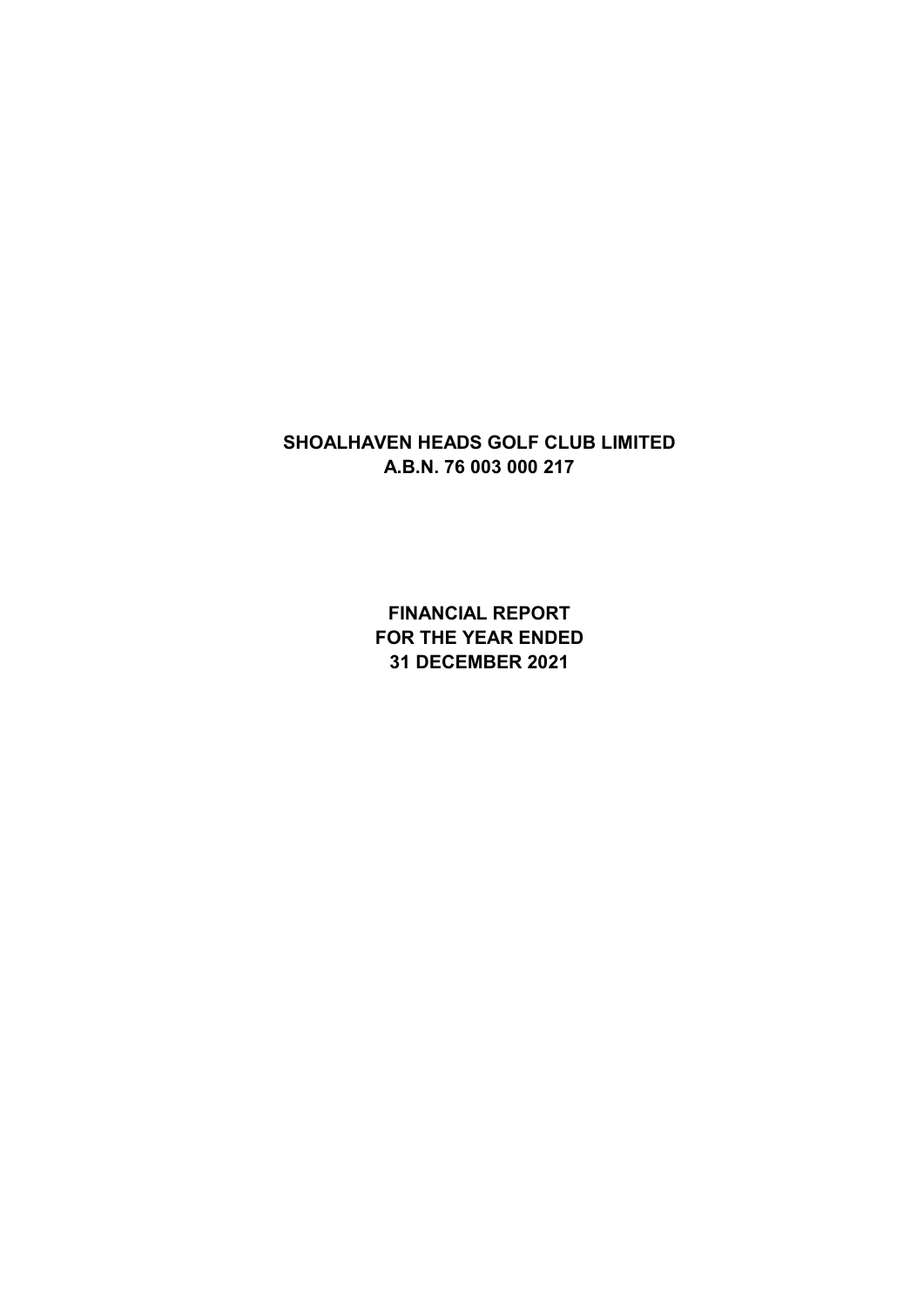## **CONTENTS**

 $\overline{1}$ 

| Independent Audit Report                           | 5  |
|----------------------------------------------------|----|
| Auditor's Independence Declaration                 | 7  |
| Statement of Profit or Loss & Comprehensive Income | 8  |
| <b>Statement of Financial Position</b>             | 9  |
| Statement of Changes in Equity                     | 10 |
| <b>Statement of Cash Flows</b>                     | 11 |
| Notes to the Financial Statements                  | 12 |
| <b>Directors' Declaration</b>                      | 26 |
| Disclaimer on Additional Financial Information     | 27 |
| Supplementary Information                          | 28 |

Directors' Report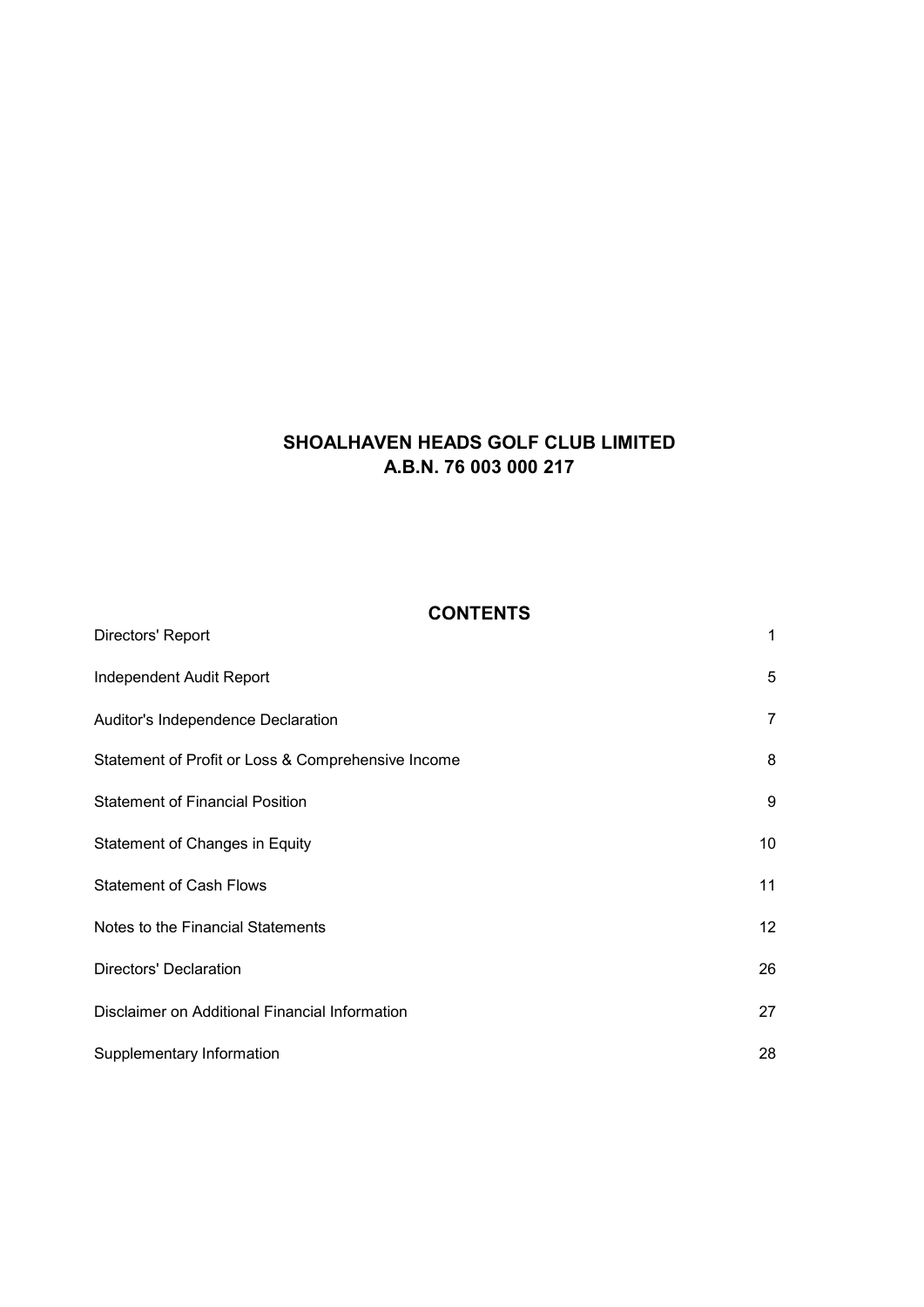## **DIRECTORS' REPORT**

Your directors present their report on the company for the financial year ended 31 December 2021.

#### **Principal Activities**

The principal activities of the company during the financial year were:

To provide and maintain golf and recreational facilities for the benefit of the members of the club.

### **Objectives & Strategies**

The short and long term objectives of the Company are to provide golf club facilities to members and their quests.

The strategy for achieving these objectives is to conservatively manage and monitor the company's financial position, and ensure that member facilities are kept at the highest of standards.

## **Performance Measurement**

The company uses industry accepted financial and non-financial KPI's to monitor performance.

#### **Membership**

The number of members registered in the Register of Members at 31 December 2021 were as follows:

| Playing              | 639 |
|----------------------|-----|
| Life                 | 16  |
| Social               | 137 |
| <b>Total Members</b> | 792 |

The company is incorporated under the Corporations Act 2001 and is an entity limited by guarantee. If the company is wound up, the Constitution states that each member is liable to contribute a maximum of \$2 each towards meeting any outstanding obligations of the entity. At 31 December 2021 the collective liability of members was \$1,584 (31 December 2020: \$1,412).

## **Directors**

The names of the directors in office at any time during or since the end of the year are:

#### **Robert Russell**

**President** 

Qualifications, experience, and special duties: Former Senior Secondary School Teacher for 39 years Director Leeton Golf Club 1997-1999 **Board Member 2013-2021**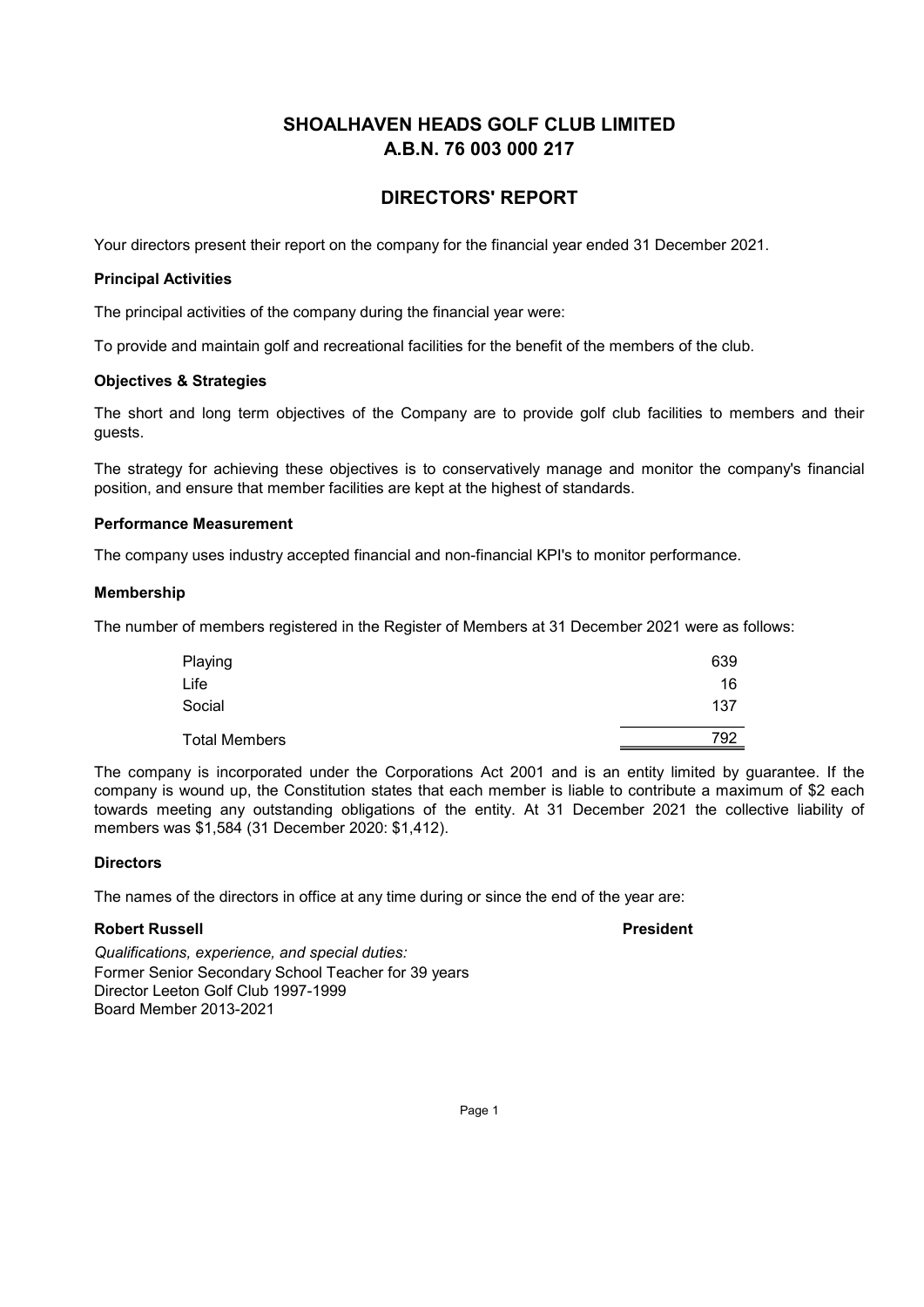## **DIRECTORS' REPORT**

| <b>Phillip Behan</b><br>Qualifications, experience, and special duties:<br>Retired<br><b>Former General Manager</b><br>Board Member 2020-2021                                  | Captain          |
|--------------------------------------------------------------------------------------------------------------------------------------------------------------------------------|------------------|
| <b>Marilyn Schott</b><br>Qualifications, experience, and special duties:<br><b>Accounts Manager</b><br>Board Member 2019-2021.                                                 | Treasurer        |
| <b>John Clawley</b><br>Qualifications, experience, and special duties:<br>Retired<br>Former CFO, FCA and ACSA<br>Board Member 2020-2021                                        | <b>Secretary</b> |
| <b>Greg Montgomery</b><br>Qualifications, experience, and special duties:<br>Former Woolworths Manager for 18 years<br>Board Member 2012-2021                                  | <b>Director</b>  |
| lan Asbury<br>Qualifications, experience, and special duties:<br>Teacher<br><b>Board Member 2019-2021</b>                                                                      | <b>Director</b>  |
| <b>John Ditton</b><br>Appointed 28/04/2021<br>Qualifications, experience, and special duties:<br><b>Specialist Medical Practitioner</b><br>Board Member 2021                   | <b>Director</b>  |
| <b>Peter McFadden</b><br>Appointed 28/04/2021<br>Resigned 21/03/2022<br>Qualifications, experience, and special duties:<br>Former National Credit Manager<br>Board Member 2021 | <b>Director</b>  |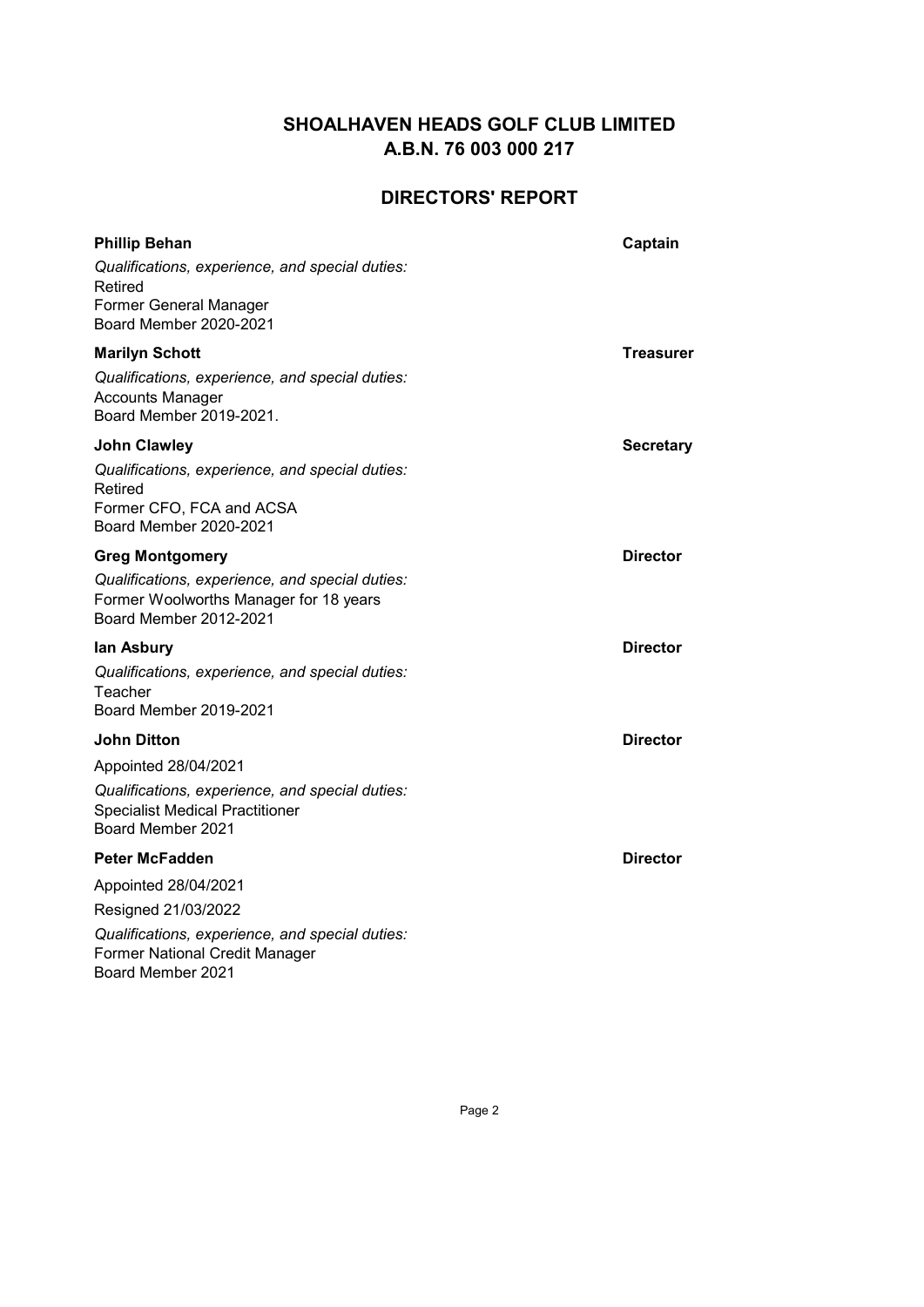## **DIRECTORS' REPORT**

| <b>Connie Parrish</b>                                                                                                                       | <b>Director</b> |
|---------------------------------------------------------------------------------------------------------------------------------------------|-----------------|
| Term completed 28/04/2021                                                                                                                   |                 |
| Qualifications, experience, and special duties:<br><b>Board Member 2014-2021</b><br>Site Secretary<br>Former President of Woman's Golf Club |                 |
| <b>Ed Stauber</b>                                                                                                                           | <b>Director</b> |
| Appointed 28/04/2021                                                                                                                        |                 |
| Resigned 1/11/2021                                                                                                                          |                 |
| Qualifications, experience, and special duties:<br>Former Diagnostics Commercial Head<br>Board Member 2021                                  |                 |
| <b>Alan Davies</b>                                                                                                                          | <b>Director</b> |
| Term completed 28/04/2021                                                                                                                   |                 |
| Qualifications, experience, and special duties:<br>Retired<br>Board Member 2019-2021                                                        |                 |
| <b>Robert Willdig</b>                                                                                                                       | <b>Director</b> |
| Term completed 28/04/2021                                                                                                                   |                 |
| Qualifications, experience, and special duties:<br>Architect<br>Board Member 2019-2021                                                      |                 |

Directors have been in office since the start of the financial year to the date of this report unless otherwise stated.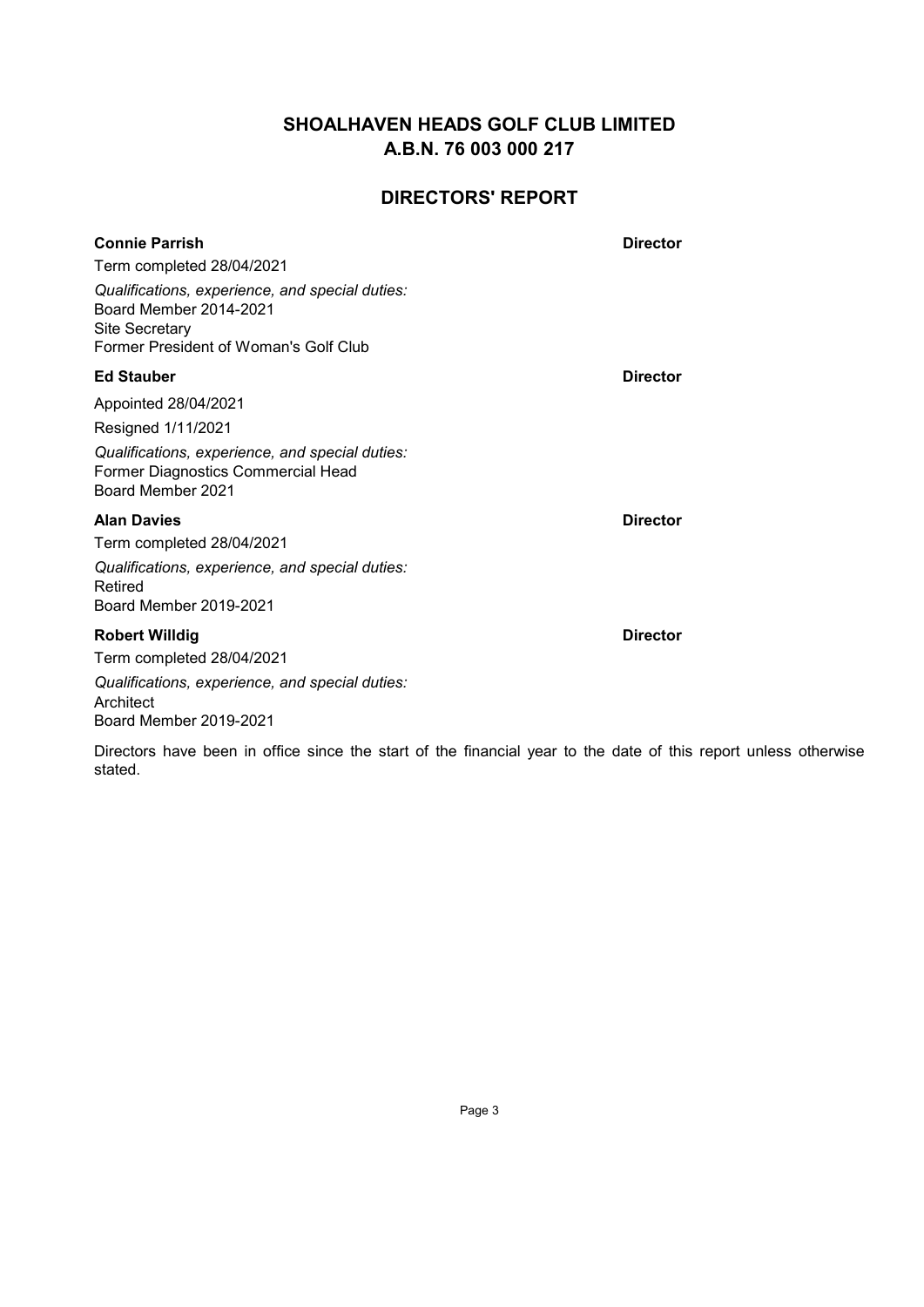## **DIRECTORS' REPORT**

## **Summary of Meeting Attendances:**

11 ordinary meetings were held during the year.

|                        | Number of<br><b>Meetings Eligible</b><br>To Attend | Number of<br><b>Meetings</b><br>Attended |
|------------------------|----------------------------------------------------|------------------------------------------|
| <b>Robert Russell</b>  | 11                                                 | 11                                       |
| Phillip Behan          | 11                                                 | 11                                       |
| Marilyn Schott         | 11                                                 | 10                                       |
| John Clawley           | 11                                                 | 11                                       |
| <b>Greg Montgomery</b> | 11                                                 | 11                                       |
| lan Asbury             | 11                                                 | 10                                       |
| John Ditton            | 7                                                  |                                          |
| Peter McFadden         |                                                    | 6                                        |
| <b>Connie Parrish</b>  | 4                                                  | 4                                        |
| <b>Ed Stauber</b>      | 5                                                  | 5                                        |
| <b>Alan Davies</b>     | 4                                                  | 3                                        |
| Robert Willdig         | 4                                                  |                                          |
|                        |                                                    |                                          |

## **Auditor's Independence Declaration**

The lead auditor's independence declaration for the year ended 31 December 2021 has been received and can be found on page 7 of the financial report.

Signed in accordance with a resolution of the Board of Directors:

Director:

Robert Russell

Director:

Marilyn Schott

Dated 6 April 2022

Page 4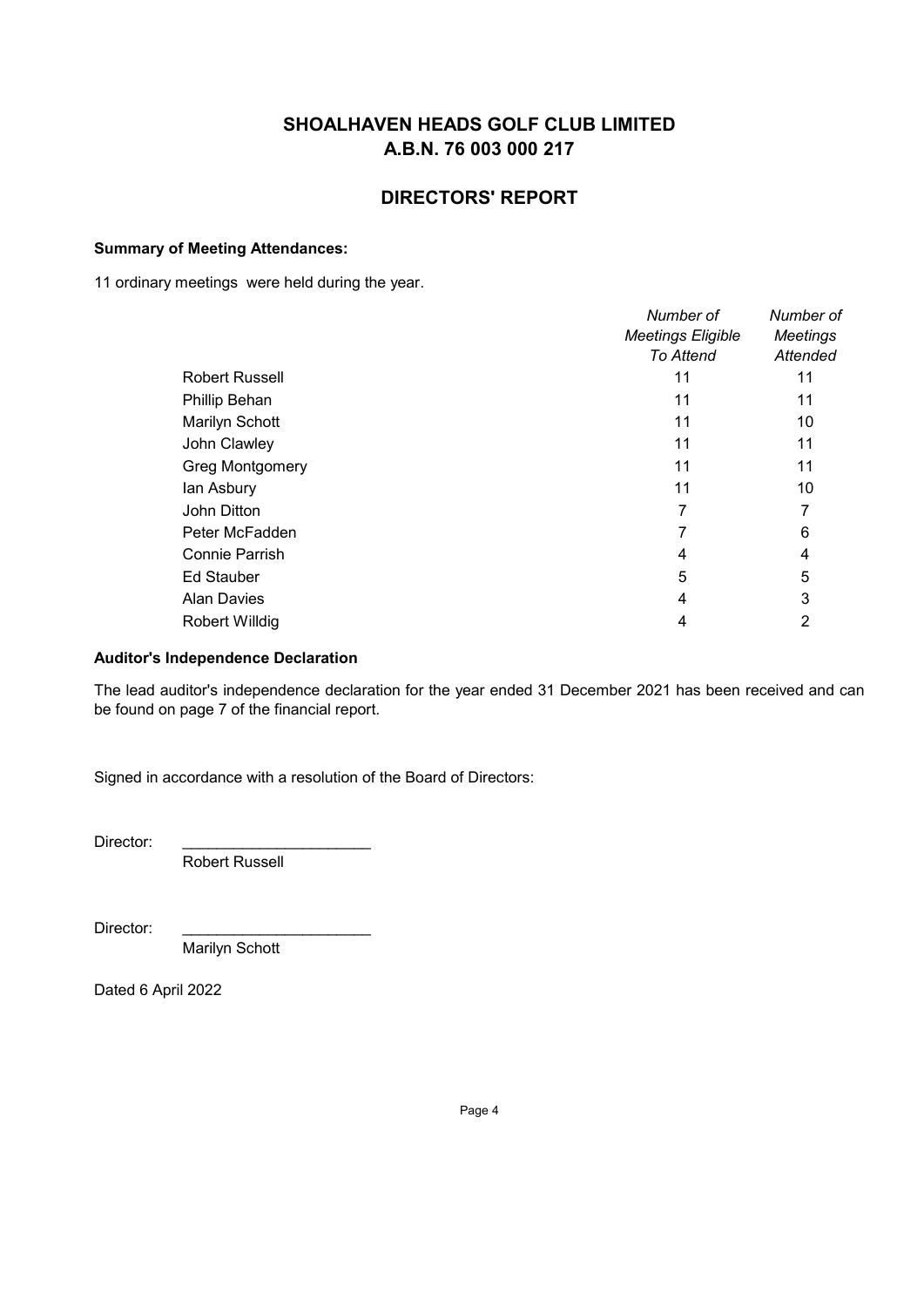# **INDEPENDENT AUDIT REPORT** TO THE MEMBERS OF **SHOALHAVEN HEADS GOLF CLUB LIMITED** A.B.N. 76 003 000 217

#### **Audit Opinion**

We have audited the financial report of Shoalhaven Heads Golf Club Limited (the company), which comprises the statement of financial position as at year ended 31 December 2021, the statement of comprehensive income, statement of changes in equity and statement of cash flows for the year then ended, and notes to the financial statements, including a summary of significant accounting policies, and the directors' declaration.

In our opinion, the accompanying financial report of Shoalhaven Heads Golf Club Limited is in accordance with the Corporations Act 2001, including:

- giving a true and fair view of the company's financial position as at the year ended 31  $(i)$ December 2021 and of its performance and cash flows for the year ended on that date; and
- $(ii)$ complying with Australian Accounting Standards and the Corporations Regulations 2001.

#### **Basis of Audit Opinion**

We conducted our audit in accordance with Australian Auditing Standards. Our responsibilities under those standards are further described in the Auditor's Responsibilities for the Audit of the Financial Report section of our report. We are independent of the company in accordance with the auditor independence requirements of the Corporations Act 2001 and the ethical requirements of the Accounting Professional and Ethical Standards Board's APES 110 Code of Ethics for Professional Accountants (the Code) that are relevant to our audit of the financial report in Australia. We have also fulfilled our other ethical responsibilities in accordance with the Code.

We confirm that the independence declaration required by the Corporations Act 2001, which has been given to the directors of the company, would be in the same terms if given to the directors as at the time of this auditor's report.

We believe that the audit evidence we have obtained is sufficient and appropriate to provide a basis for our opinion.

#### **Other Information**

The directors are responsible for the other information. The other information does not include the financial report and our auditor's report thereon, but comprises the President's Report, Treasurer's Report and Secretary's Report, which are expected to be made available to us after the date of this auditor's report.

Our opinion on the financial report does not cover the other information and accordingly we do not express any form of assurance conclusion thereon.

In connection with our audit of the financial report, our responsibility is to read the other information and, in doing so, consider whether the other information is materially inconsistent with the financial report or our knowledge obtained in the audit or otherwise appears to be materially misstated.

If, based on the work we have performed, we conclude that there is a material misstatement of this other information, we are required to report that fact. We have nothing to report in this regard.

Page 5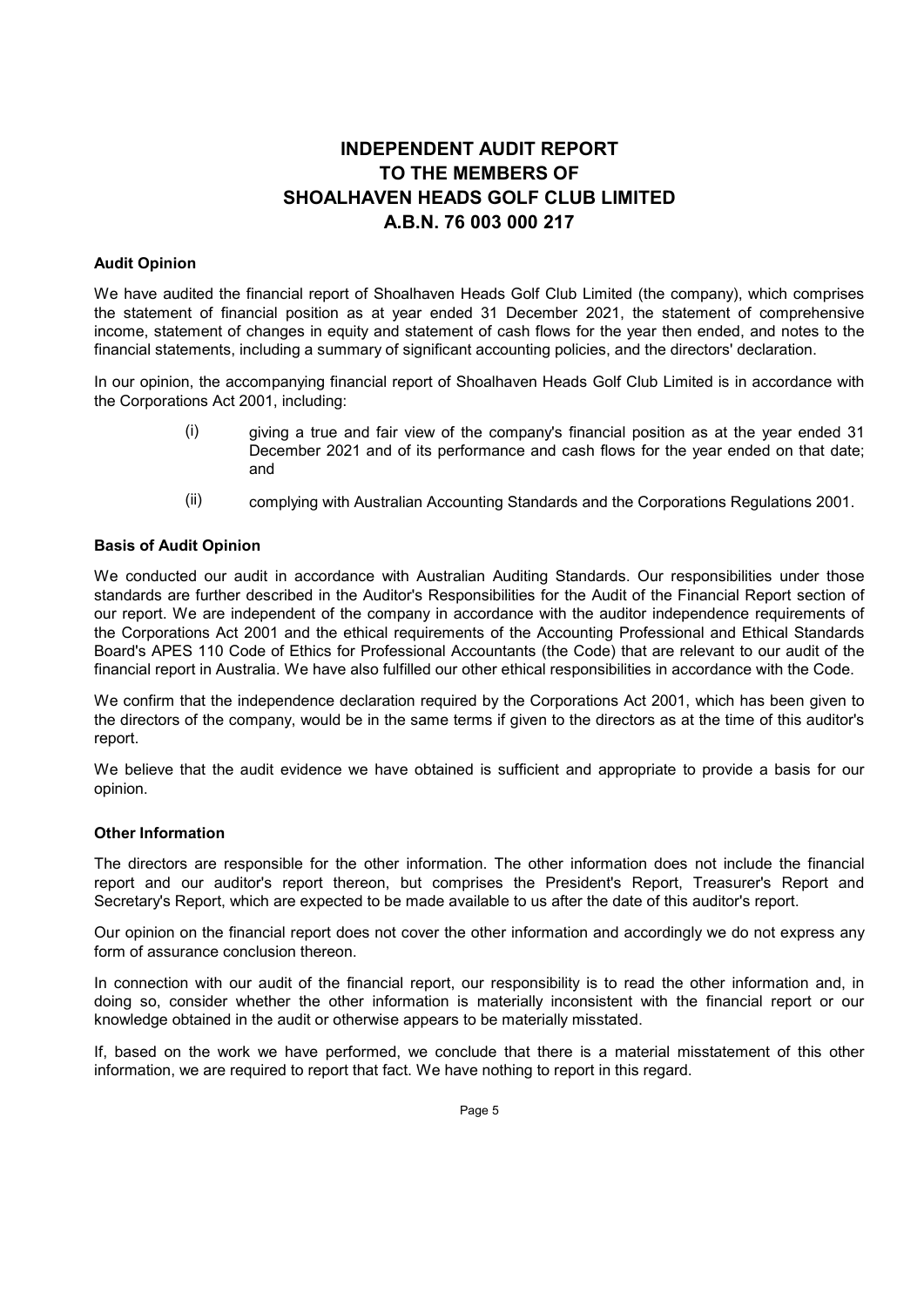# **INDEPENDENT AUDIT REPORT** TO THE MEMBERS OF **SHOALHAVEN HEADS GOLF CLUB LIMITED** A.B.N. 76 003 000 217

#### Responsibilities of the Directors for the Financial Report

The directors of the company are responsible for the preparation of the financial report that gives a true and fair view in accordance with Australian Accounting Standards and the Corporations Act 2001 and for such internal control as the directors determine is necessary to enable the preparation of the financial report that gives a true and fair view and is free from material misstatement, whether due to fraud or error.

In preparing the financial report, the directors are responsible for assessing the company's ability to continue as a going concern, disclosing, as applicable, matters related to going concern and using the going concern basis of accounting unless the directors either intend to liquidate the company or to cease operations, or have no realistic alternative but to do so.

#### Auditor's Responsibilities for the Audit of the Financial Report

Our objectives are to obtain reasonable assurance about whether the financial report as a whole is free from material misstatement, whether due to fraud or error, and to issue an auditor's report that includes our opinion. Reasonable assurance is a high level of assurance, but is not a quarantee that an audit conducted in accordance with the Australian Auditing Standards will always detect a material misstatement when it exists. Misstatements can arise from fraud or error and are considered material if, individually or in the aggregate, they could reasonably be expected to influence the economic decisions of users taken on the basis of this financial report.

A further description of our responsibilities for the audit of the financial report is located at the Auditing and Assurance Standards Board website at: http://www.auasb.gov.au/Home.aspx. This description forms part of our auditor's report.

#### **Booth Partners**

David Murphy, CA 52 Osborne Street, Nowra NSW 2541 Dated 6 April 2022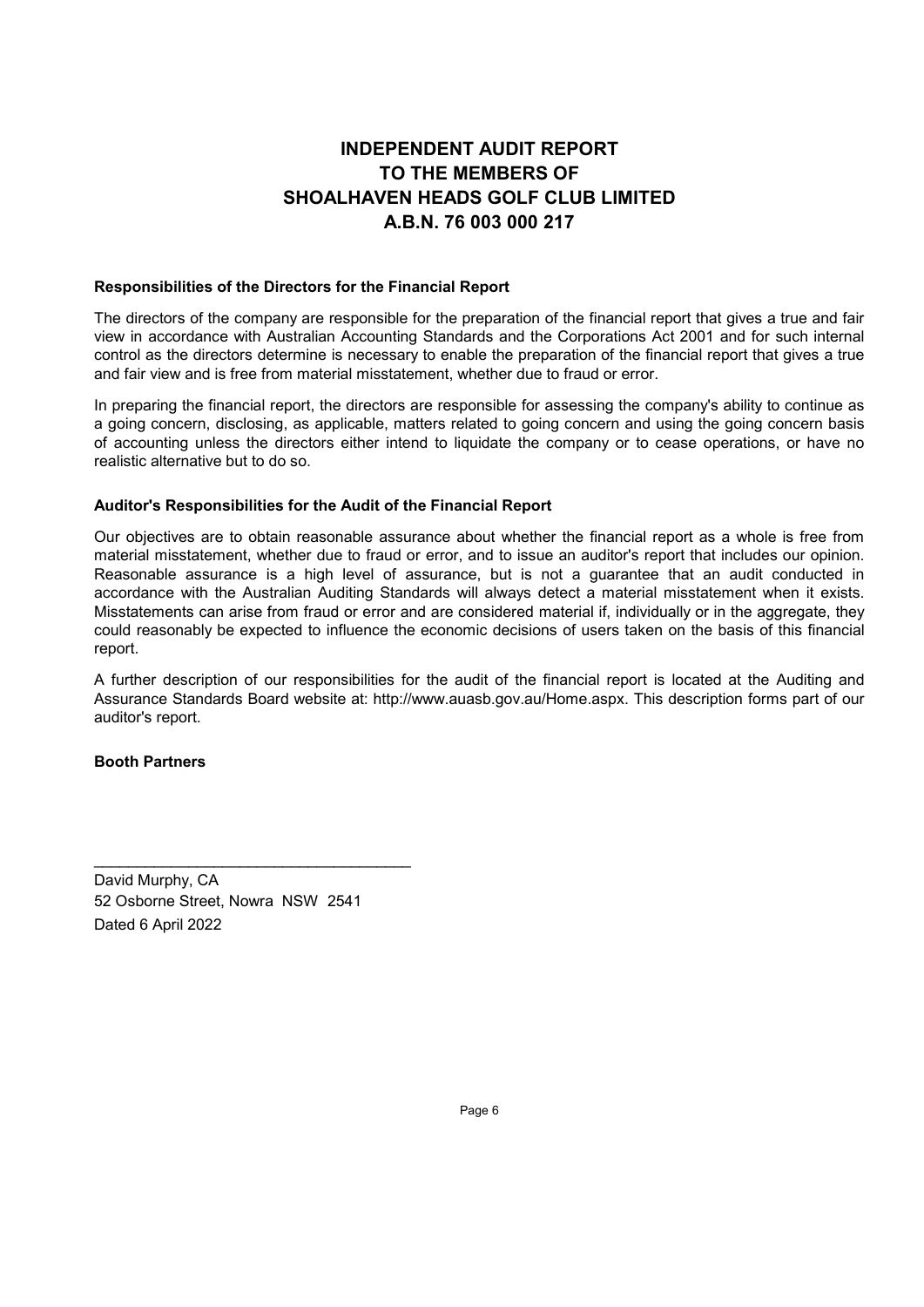# **AUDITOR'S INDEPENDENCE DECLARATION** UNDER SECTION 307C OF THE CORPORATIONS ACT 2001 TO THE DIRECTORS OF SHOALHAVEN HEADS GOLF CLUB LIMITED A.B.N. 76 003 000 217

I declare that, to the best of my knowledge and belief, during the year ended 31 December 2021, there have been no contraventions of:

- $i)$ the auditor independence requirements as set out in the Corporations Act 2001 in relation to the audit; and
- $\mathsf{ii}$ any applicable code of professional conduct in relation to the audit.

## **Booth Partners**

David Murphy, CA 52 Osborne Street, Nowra NSW 2541 Dated 6 April 2022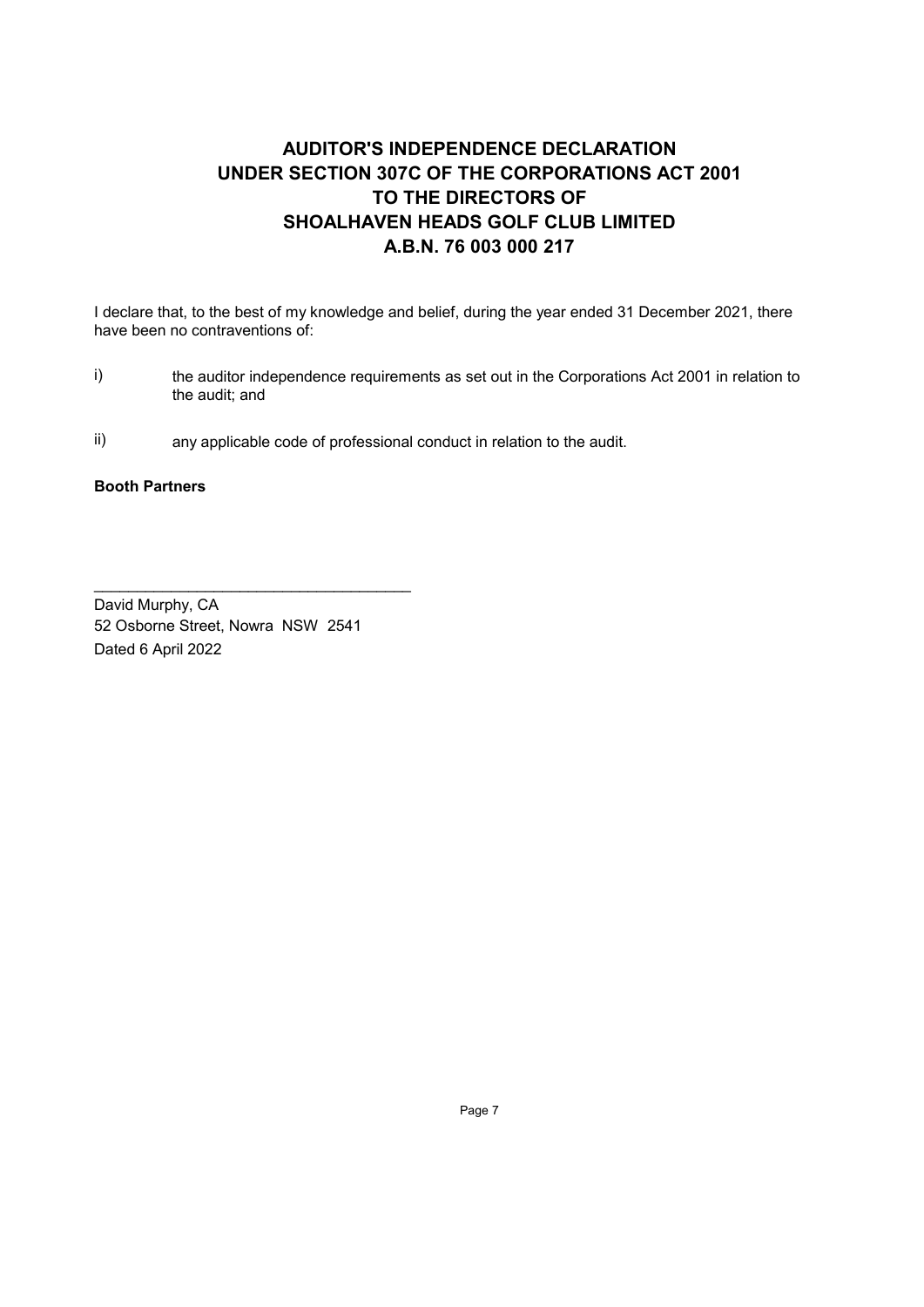# **STATEMENT OF PROFIT OR LOSS AND COMPREHENSIVE INCOME FOR THE YEAR ENDED 31 DECEMBER 2021**

|                                                                             | 2021         |                | 2020           |
|-----------------------------------------------------------------------------|--------------|----------------|----------------|
|                                                                             | <b>Note</b>  | \$             | \$             |
|                                                                             |              |                |                |
| Revenue                                                                     | $\mathbf{2}$ | 1,370,240      | 1,117,678      |
| Cost of sales                                                               |              | (195, 054)     | (83, 276)      |
| Administration expenses                                                     |              | (16, 230)      | (29, 715)      |
| Depreciation expenses                                                       |              | (110, 722)     | (92, 857)      |
| <b>Employment expenses</b>                                                  |              | (405, 565)     | (271, 036)     |
| Golf expenses                                                               |              | (357,090)      | (270, 010)     |
| Interest expenses                                                           |              | (3,539)        | (3, 113)       |
| Occupancy expenses                                                          |              | (73, 159)      | (63, 156)      |
| Other expenses                                                              |              | (106, 659)     | (102,176)      |
| Profit before income tax                                                    | 3            | 102,222        | 202,339        |
| Income tax expense                                                          |              |                |                |
| Profit (loss) attributable to members of the company                        |              | 102,222        | 202,339        |
|                                                                             |              |                |                |
| Total comprehensive income (loss) attributable to<br>members of the company |              | <u>102,222</u> | <u>202,339</u> |

The accompanying notes form part of these financial statements. Page 8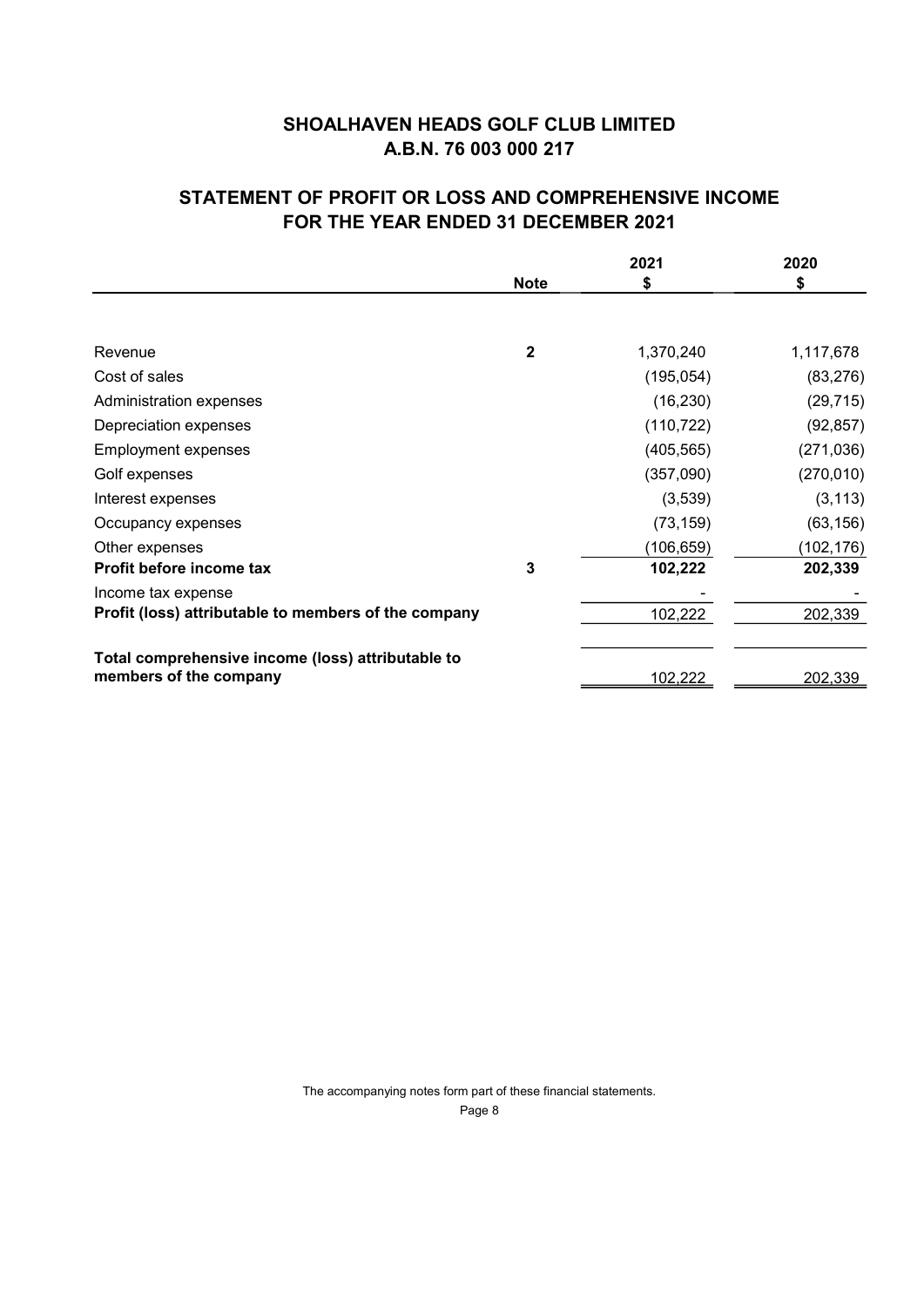# **STATEMENT OF FINANCIAL POSITION** AS AT 31 DECEMBER 2021

|                                      |                | 2021      | 2020      |
|--------------------------------------|----------------|-----------|-----------|
|                                      | <b>Note</b>    | \$        | \$        |
| <b>CURRENT ASSETS</b>                |                |           |           |
| Cash and cash equivalents            | 4              | 605,446   | 434,543   |
| Trade and other receivables          | 5              | 7,186     | 12,995    |
| Inventories                          | 6              | 29,653    | 33,106    |
| Other current assets                 | $\overline{7}$ | 13,262    | 10,551    |
| <b>TOTAL CURRENT ASSETS</b>          |                | 655,547   | 491,195   |
| <b>NON-CURRENT ASSETS</b>            |                |           |           |
| Property, plant and equipment        | 8              | 1,473,025 | 1,303,928 |
| <b>TOTAL NON-CURRENT ASSETS</b>      |                | 1,473,025 | 1,303,928 |
| <b>TOTAL ASSETS</b>                  |                | 2,128,572 | 1,795,123 |
| <b>CURRENT LIABILITIES</b>           |                |           |           |
| Trade and other payables             | 9              | 157,828   | 97,489    |
| Borrowings                           | 10             | 70,883    | 27,846    |
| Short term provisions                | 11             | 54,089    | 32,921    |
| Other current liabilities            | 12             | 89,048    | 81,870    |
| <b>TOTAL CURRENT LIABILITIES</b>     |                | 371,848   | 240,126   |
| <b>NON-CURRENT LIABILITIES</b>       |                |           |           |
| <b>Borrowings</b>                    | 10             | 139,897   | 46,120    |
| Long term provisions                 | 11             | 5,728     |           |
| <b>TOTAL NON-CURRENT LIABILITIES</b> |                | 145,625   | 46,120    |
| <b>TOTAL LIABILITIES</b>             |                | 517,473   | 286,246   |
| <b>NET ASSETS</b>                    |                | 1,611,099 | 1,508,877 |
| <b>EQUITY</b>                        |                |           |           |
| Retained earnings                    |                | 1,611,099 | 1,508,877 |
| <b>TOTAL EQUITY</b>                  |                | 1,611,099 | 1,508,877 |
|                                      |                |           |           |

The accompanying notes form part of these financial statements.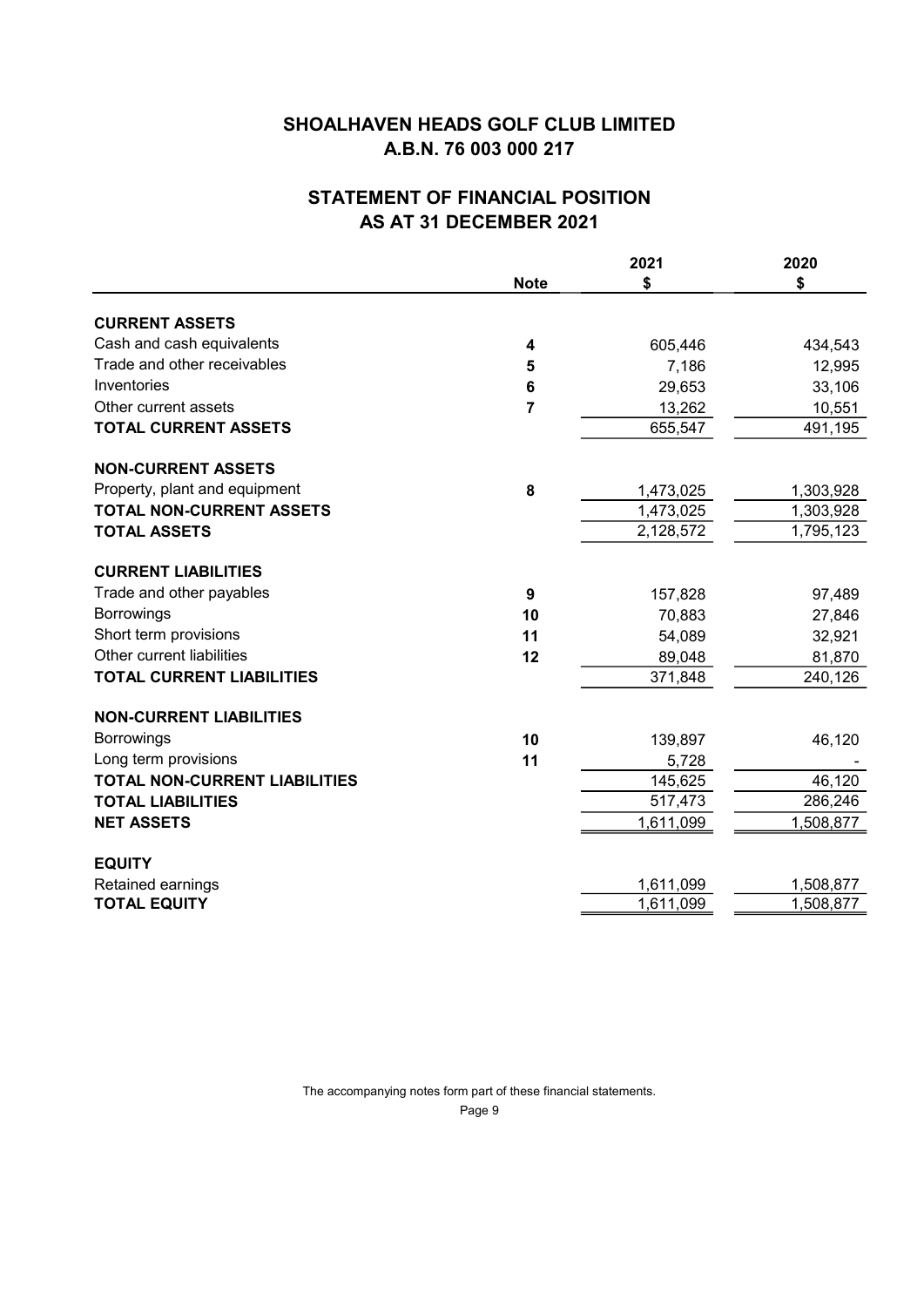# **STATEMENT OF CHANGES IN EQUITY FOR THE YEAR ENDED 31 DECEMBER 2021**

|                                                                  | <b>Retained Profits</b> |
|------------------------------------------------------------------|-------------------------|
| Balance at 1 January 2020                                        | 1,306,538               |
| Profit (loss) for the year                                       | 202,339                 |
| Other comprehensive income for the year                          |                         |
| Total comprehensive income attributable to members of the entity | 202,339                 |
| Income tax expense                                               |                         |
| Balance at 31 December 2020                                      | 1,508,877               |
| Balance at 1 January 2021                                        | 1,508,877               |
| Profit (loss) for the year                                       | 102,222                 |
| Other comprehensive income for the year                          |                         |
| Total comprehensive income attributable to members of the entity | 102,222                 |
| Balance at 31 December 2021                                      | 1,611,099               |

The accompanying notes form part of these financial statements. Page 10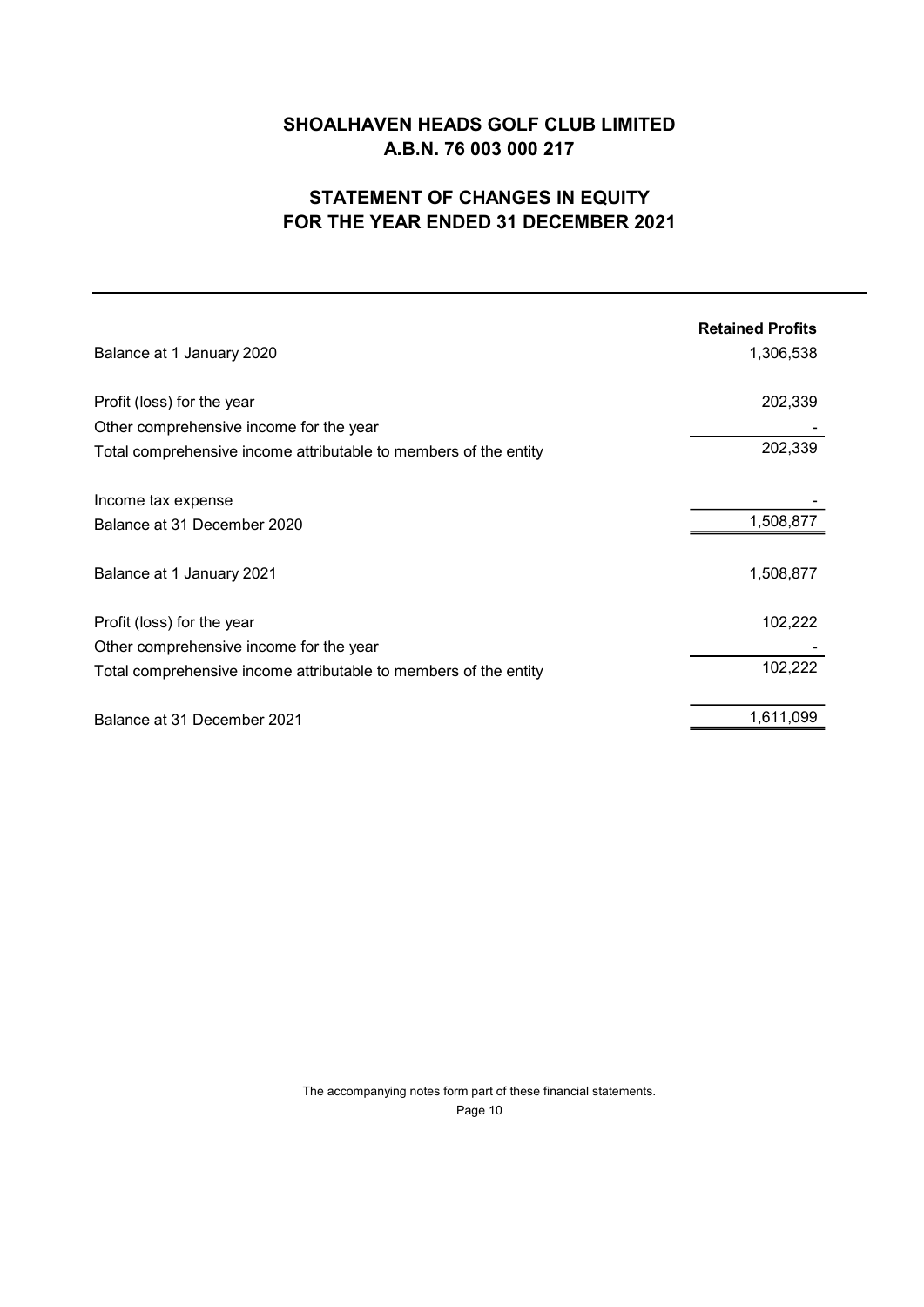## **STATEMENT OF CASH FLOWS** FOR THE YEAR ENDED 31 DECEMBER 2021

|                                                     |             | 2021          | 2020       |
|-----------------------------------------------------|-------------|---------------|------------|
|                                                     | <b>Note</b> | \$            | \$         |
| <b>CASH FLOWS FROM OPERATING ACTIVITIES</b>         |             |               |            |
| Receipts from customers                             |             | 1,390,676     | 1,134,469  |
| Payments to suppliers and employees                 |             | (1, 106, 562) | (841, 440) |
| Interest received                                   |             | 50            | 148        |
| Interest expense                                    |             | (3,539)       | (3, 113)   |
| Net cash provided by (used in) operating activities |             | 280,625       | 290,064    |
| <b>CASH FLOWS FROM INVESTING ACTIVITIES</b>         |             |               |            |
| Proceeds from sale of property, plant and equipment |             | 5,959         |            |
| Payments for property, plant and equipment          |             | (252,496)     | (150, 041) |
| Net cash provided by (used in) investing activities |             | (246, 537)    | (150, 041) |
| <b>CASH FLOWS FROM FINANCING ACTIVITIES</b>         |             |               |            |
| Proceeds from borrowings                            |             | 163,783       | 48,754     |
| Repayment of borrowings                             |             | (26, 968)     | (19, 706)  |
| Net cash provided by (used in) financing activities |             | 136,815       | 29,048     |
| Net increase (decrease) in cash held                |             | 170,903       | 169,071    |
| Cash at beginning of financial year                 |             | 434,543       | 265,472    |
| Cash at end of year                                 | 4           | 605,446       | 434,543    |
|                                                     |             |               |            |

The accompanying notes form part of these financial statements. Page 11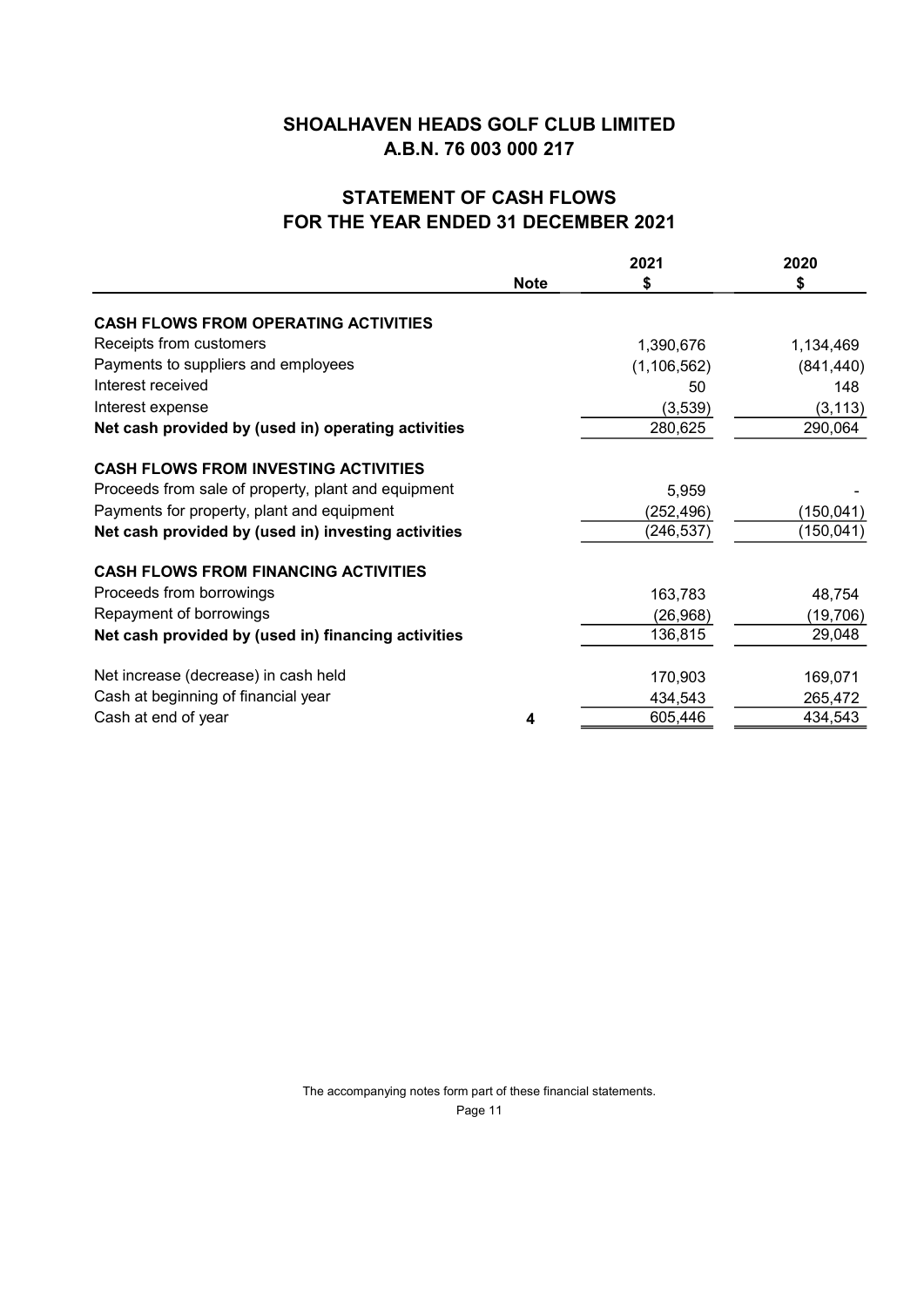## **NOTES TO THE FINANCIAL STATEMENTS** FOR THE YEAR ENDED 31 DECEMBER 2021

#### 1 **Summary of Significant Accounting Policies**

#### **Basis of Preparation**

The financial statements are general purpose financial statements that have been prepared in accordance with the requirements of the Australian Accounting Standards - Reduced Disclosure Requirements of the Australian Accounting Standards Board and the Corporations Act 2001. The company is a not-for-profit entity for financial reporting purposes under Australian Accounting Standards.

Australian Accounting Standards set out accounting policies that the AASB has concluded would result in the financial statements containing relevant and reliable information about transactions, events and conditions to which they apply. Material accounting policies adopted in the preparation of these financial statements are presented below. They have been consistently applied unless otherwise stated.

The financial statements, except for cash flow information, have been prepared on an accrual basis and are based on historical costs, modified, where applicable, by the measurement at fair value of selected non-current assets, financial assets and financial liabilities. The amounts presented in the financial statements have been rounded to the nearest dollar

The financial statements of Shoalhaven Heads Golf Club Limited for the year ended 31 December 2021 were authorised for issue in accordance with a resolution of the directors on 6 April 2022.

## **Revenue and Other Income**

The company has applied AASB 15: Revenue from Contracts with Customers (AASB 15) and AASB 1058: Income of Not-for-Profit Entities (AASB 1058).

Revenue is measured based on the consideration to which the company expects to be entitled in a contract with a customer and excludes amounts collected on behalf of third parties. The company recognises revenue when it transfers control of a product or service to a customer. Each major source of revenue is recognised as follows: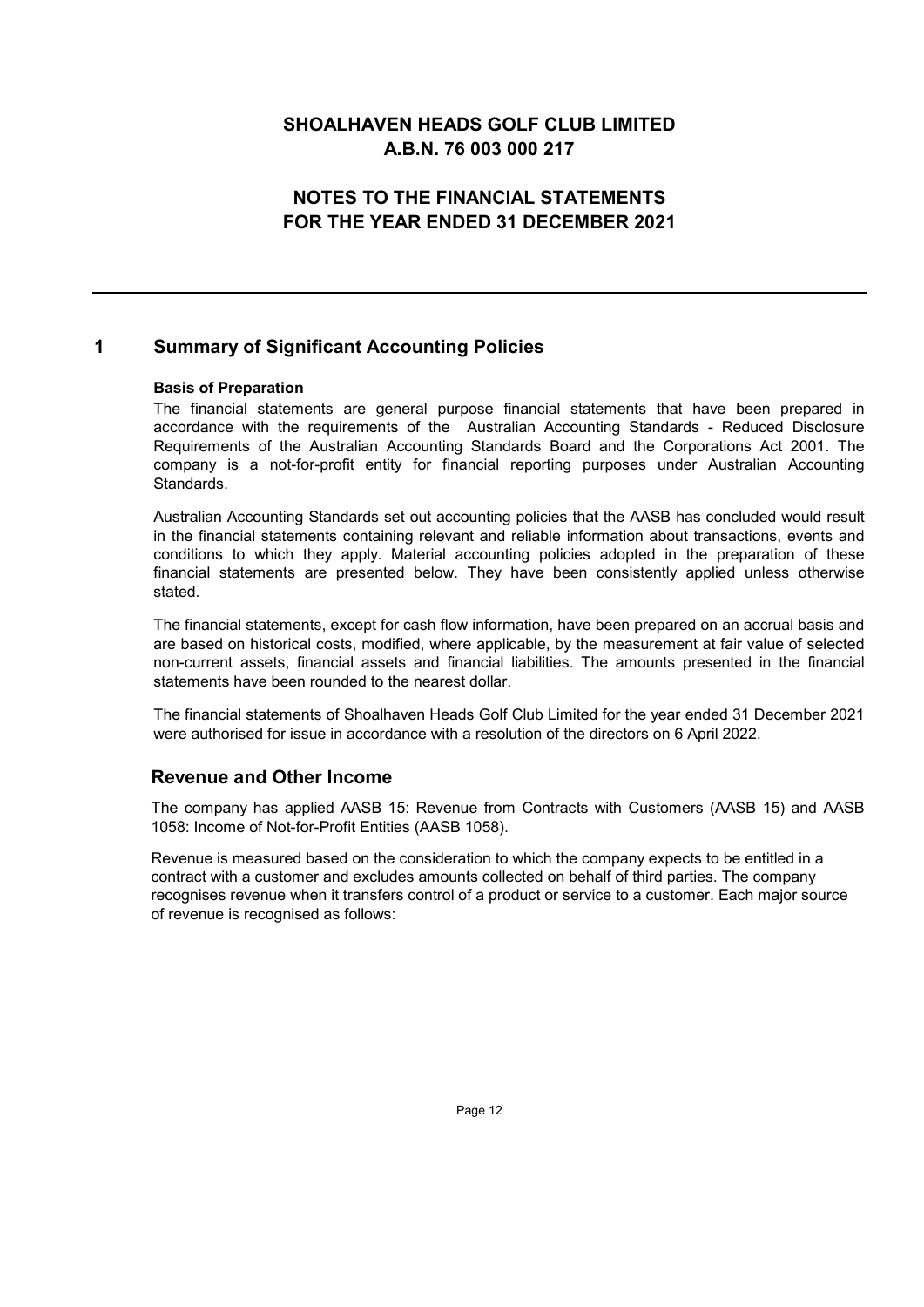## **NOTES TO THE FINANCIAL STATEMENTS** FOR THE YEAR ENDED 31 DECEMBER 2021

#### **Goods and Services**

All goods and services other than those detailed below are delivered, invoiced, and paid for simultaneously. This includes sales of liquor, gaming products, golf games, and other products.

Revenue is recognised immediately at the point of sale. The impact of the loyalty program has been detailed below.

#### **Memberships**

Membership is granted following payment of annual fees and in the case of new members, board approval. Payment for new members is due on application, and payment for renewing members is due within one month of the renewal date

Contract liabilities are recognised on receipt of payment, and revenue is recognised on a straight line basis over the period of membership.

#### **Advertising and Sponsorships**

Advertising and sponsorships are invoiced prior to the agreed period of coverage and invoices are typically payable within 30 days.

Contract liabilities are recognised when the invoices are issued, and revenue is recognised on a straight line basis over the agreed period of coverage.

Grant revenue is recognised in the statement of comprehensive income when the company obtains control of the grant and it is probable that the economic benefits gained from the grant will flow to the company and the amount of the grant can be measured reliably.

If conditions are attached to the grant which must be satisfied before it is eligible to receive the contribution, the recognition of the grant as revenue will be deferred until those conditions are satisfied.

Shoalhaven Heads Golf Club Limited receives non-reciprocal contributions of assets from the government and other parties for zero or nominal value. These assets are recognised at fair value on the date of acquisition in the statement of financial position, with a corresponding amount of income recognised in the statement of comprehensive income.

Donations and bequests are recognised as revenue when received.

## **Cash and Cash Equivalents**

Cash and cash equivalents include cash on hand, deposits held at call with banks, other short-term highly liguid investments with original maturities of three months or less, and bank overdrafts. Bank overdrafts are shown within borrowings in current liabilities on the balance sheet.

Page 13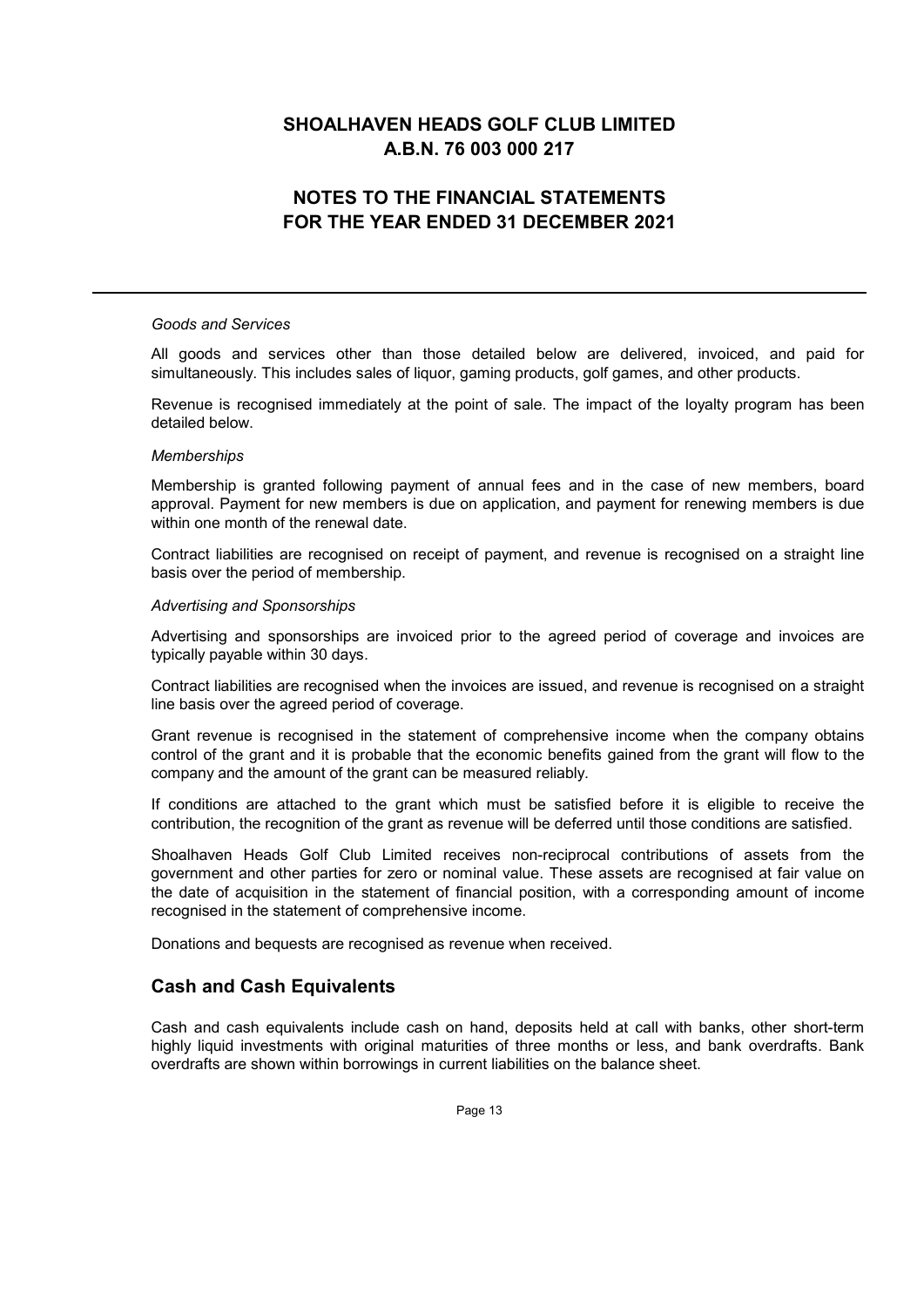# **NOTES TO THE FINANCIAL STATEMENTS** FOR THE YEAR ENDED 31 DECEMBER 2021

## **Trade and Other Receivables**

Trade receivables are recognised initially at the transaction price (i.e. cost) and are subsequently measured at cost less provision for impairment. Receivables expected to be collected within 12 months of the end of the reporting period are classified as current assets. All other receivables are classified as non-current assets.

At the end of each reporting period, the carrying amount of trade and other receivables are reviewed to determine whether there is any objective evidence that the amounts are not recoverable. If so, an impairment loss is recognised immediately in statement of comprehensive income.

## **Inventories**

Inventories are measured at the lower of cost and net realisable value. Costs are assigned on a first-in first-out basis.

Stores are valued at cost.

## **Prepayments**

Prepayments are recognised when a payment is made for services that the company expects to utilise over a period of time. Prepayments are measured at the unexpended portion of the contractual cost of the services. Expenditure is transferred to profits and losses on a straight line basis over the period to which it relates.

## **Property, Plant and Equipment**

Each class of property, plant and equipment is carried at cost or fair value as indicated less, where applicable, any accumulated depreciation and impairment losses.

## **Property**

Freehold land and buildings are measured at cost less depreciation. It is the policy of the entity to have annual appraisals by the directors to ensure the carrying amount is not in excess of the recoverable amount from those assets.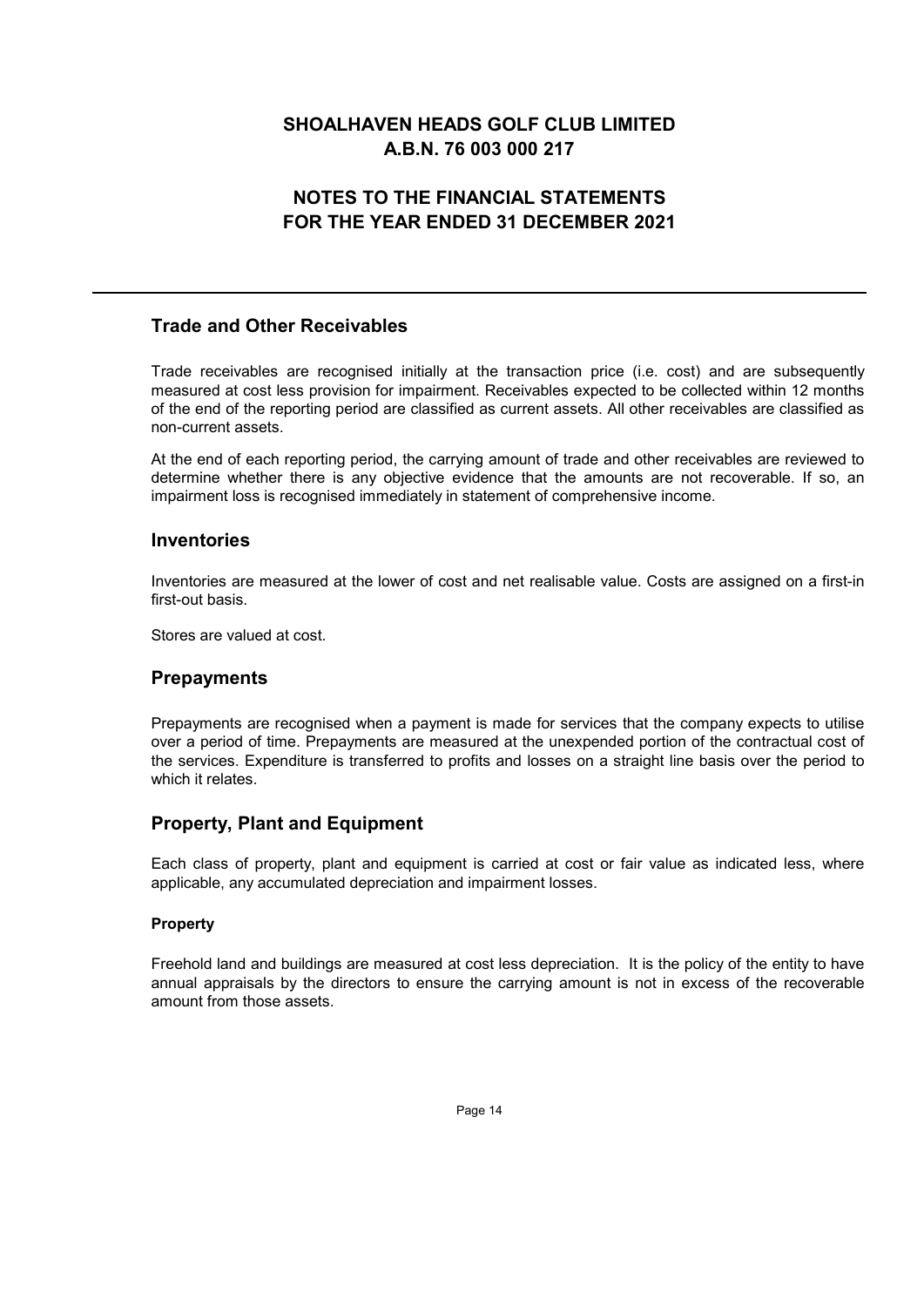# **NOTES TO THE FINANCIAL STATEMENTS** FOR THE YEAR ENDED 31 DECEMBER 2021

### **Plant and Equipment**

Plant and equipment are measured on the cost basis and are therefore carried at cost less accumulated depreciation and any accumulated impairment losses. In the event the carrying amount of plant and equipment is greater than the estimated recoverable amount, the carrying amount is written down immediately to the estimated recoverable amount and impairment losses recognised either in profit or loss or as a revaluation decrease if the impairment losses relate to a revalued asset. A formal assessment of the recoverable amount is made when impairment indicators are present.

Subsequent costs are included in the asset's carrying amount or recognised as a separate asset, as appropriate, only when it is probable that future economic benefits associated with the item will flow to the company and the cost of the item can be measured reliably. All other repairs and maintenance are recognised as expenses in profit or loss during the financial period in which they are incurred.

The depreciation rates used for each class of depreciable asset are:

| <b>Class of Fixed Asset</b>   | <b>Depreciation Rate</b> |
|-------------------------------|--------------------------|
| <b>Building at Cost</b>       | $2.5 - 10\%$             |
| Course Improvements at Cost   | 2.5%                     |
| <b>Plant and Equipment</b>    | $7.5 - 20%$              |
| Kitchen Equipment             | $10 - 20%$               |
| <b>Furniture and Fittings</b> | $20 - 25%$               |
| <b>Course Equipment</b>       | $5 - 25%$                |

The asset's residual values and useful lives are reviewed, and adjusted if appropriate, at the end of each reporting period.

An asset's carrying amount is written down immediately to its recoverable amount if the asset's carrying amount is greater than its estimated recoverable amount.

Gains and losses on disposals are determined by comparing proceeds with the carrying amount. These gains or losses are included in the statement of comprehensive income. When revalued assets are sold, amounts included in the revaluation reserve relating to that asset are transferred to retained earnings.

## **Financial Instruments**

Initial recognition and measurement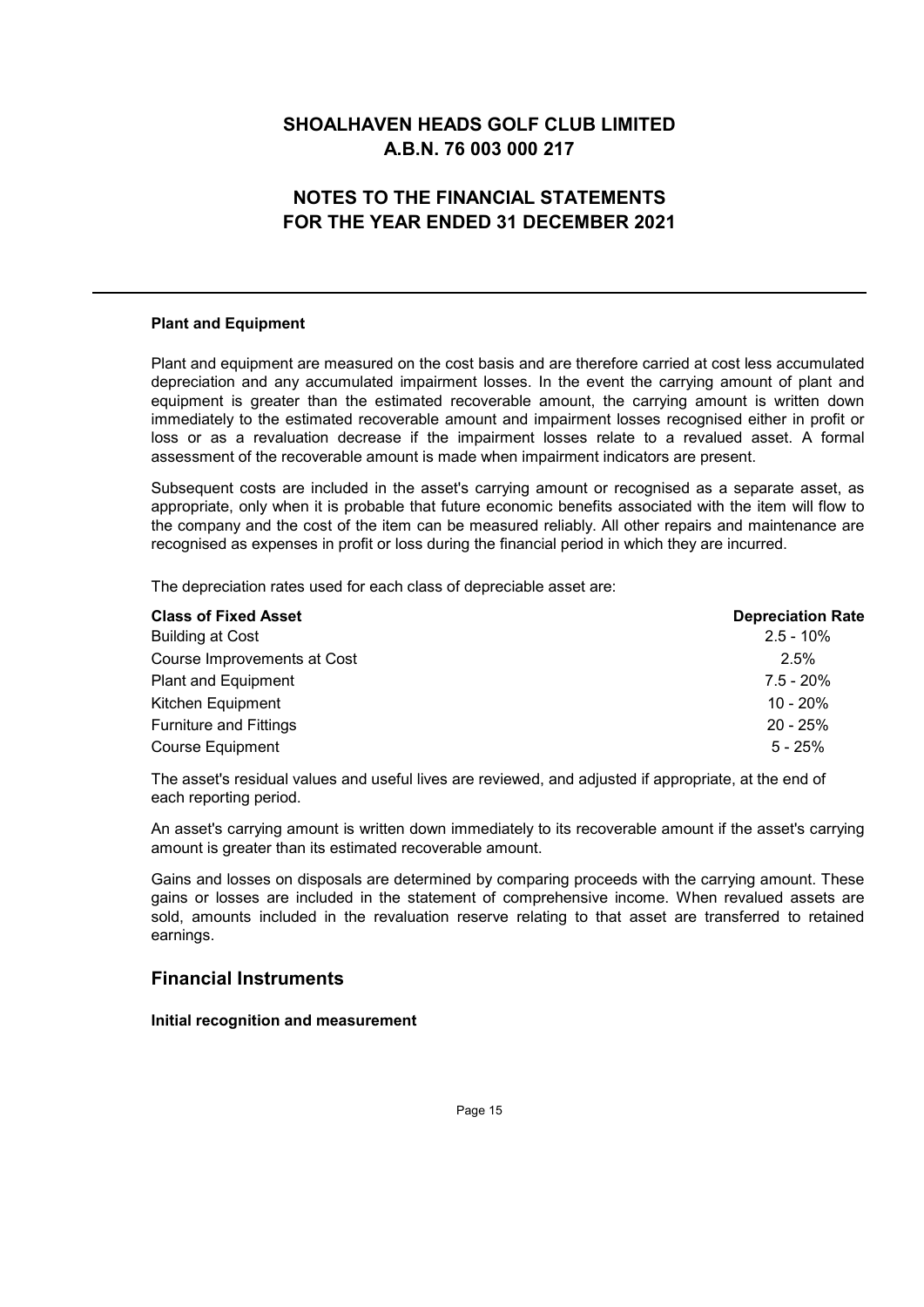# **NOTES TO THE FINANCIAL STATEMENTS** FOR THE YEAR ENDED 31 DECEMBER 2021

Financial assets and financial liabilities are recognised when the entity becomes a party to the contractual provisions to the instrument. For financial assets, this is the date that the company commits itself to either the purchase or sale of the asset (i.e. trade date accounting is adopted).

Financial instruments (except for trade receivables) are initially measured at fair value plus transaction costs.

Trade receivables are initially measured at the transaction price if the trade receivables do not contain a significant financing component or if the practical expedient has been applied as specified in AASB 15.63

Financial assets and liabilities are subsequently measured at amortised cost.

#### Impairment

The entity recognises a loss allowance for expected credit losses on:

- financial assets that are measured at amortised cost or fair value through other comprehensive income:
- lease receivables:  $\sim$
- contract assets:
- loan commitments that are not measured at fair value through profit or loss; and
- financial guarantee contracts that are not measured at fair value through profit or loss.

Expected credit losses are the probability-weighted estimate of credit losses over the expected life of a financial instrument. A credit loss is the difference between all contractual cash flows that are due and all cash flows expected to be received, all discounted at the original effective interest rate of the financial instrument.

The entity used the general approaches to impairment, as applicable under AASB 9.

At each reporting date, the entity recognised the movement in the loss allowance as an impairment gain or loss in the statement of profit or loss and other comprehensive income.

The carrying amount of financial assets measured at amortised cost includes the loss allowance relating to that asset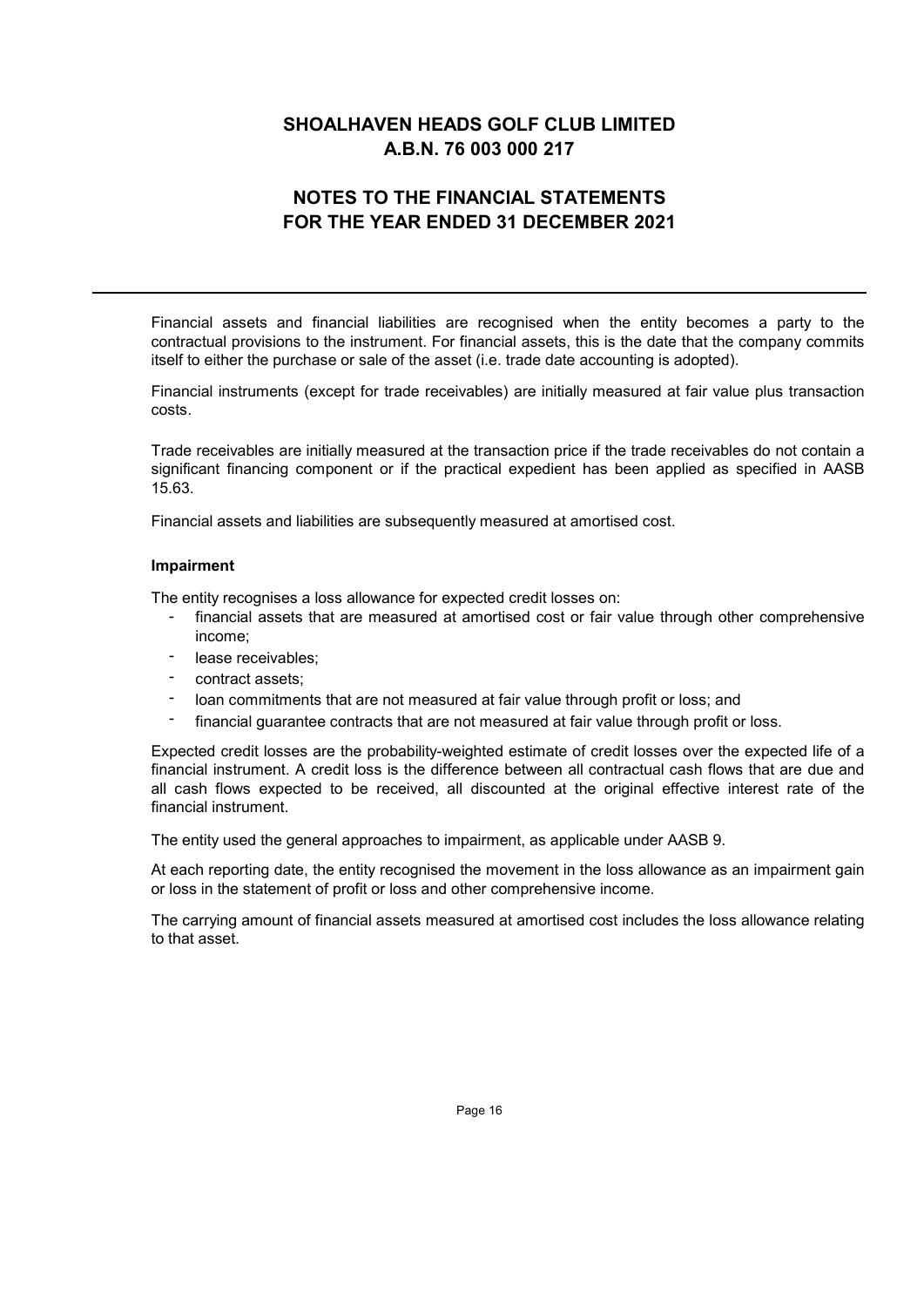# **NOTES TO THE FINANCIAL STATEMENTS** FOR THE YEAR ENDED 31 DECEMBER 2021

## **Impairment of Assets**

At each reporting date, the company reviews the carrying values of its tangible and intangible assets to determine whether there is any indication that those assets have been impaired. If such an indication exists, the recoverable amount of the asset, being the higher of the asset's fair value less costs to sell and value in use, is compared to the asset's carrying value. Any excess of the asset's carrying value over its recoverable amount is expensed to the income statement, unless the asset is carried at a revalued amount in accordance with another standard. Any impairment loss of a revalued asset is treated as a revaluation decrease in accordance with that other standard.

Where it is not possible to estimate the recoverable amount of an individual asset, the company estimates the recoverable amount of the cash-generating unit to which the asset belongs.

Impairment testing is performed annually for goodwill and intangible assets with indefinite lives.

## **Trade and Other Payables**

Trade and other payables represent the liability outstanding at the end of the reporting period for goods and services received by the company during the reporting period which remain unpaid. The balance is recognised as a current liability with the amounts normally paid within 30 days of recognition of the liability.

## **Goods and Services Tax (GST)**

Revenues, expenses and assets are recognised net of the amount of GST, except where the amount of GST incurred is not recoverable from the Australian Tax Office. In these circumstances, the GST is recognised as part of the cost of acquisition of the asset or as part of an item of the expense. Receivables and payables in the statement of financial position are shown inclusive of GST.

Cash flows are presented on a gross basis, except for the GST component of investing and financing activities which are disclosed as operating cash flows.

## **Income Tax**

The company is exempt from income tax under section 50-45 of the Income Tax Assessment Act 1997.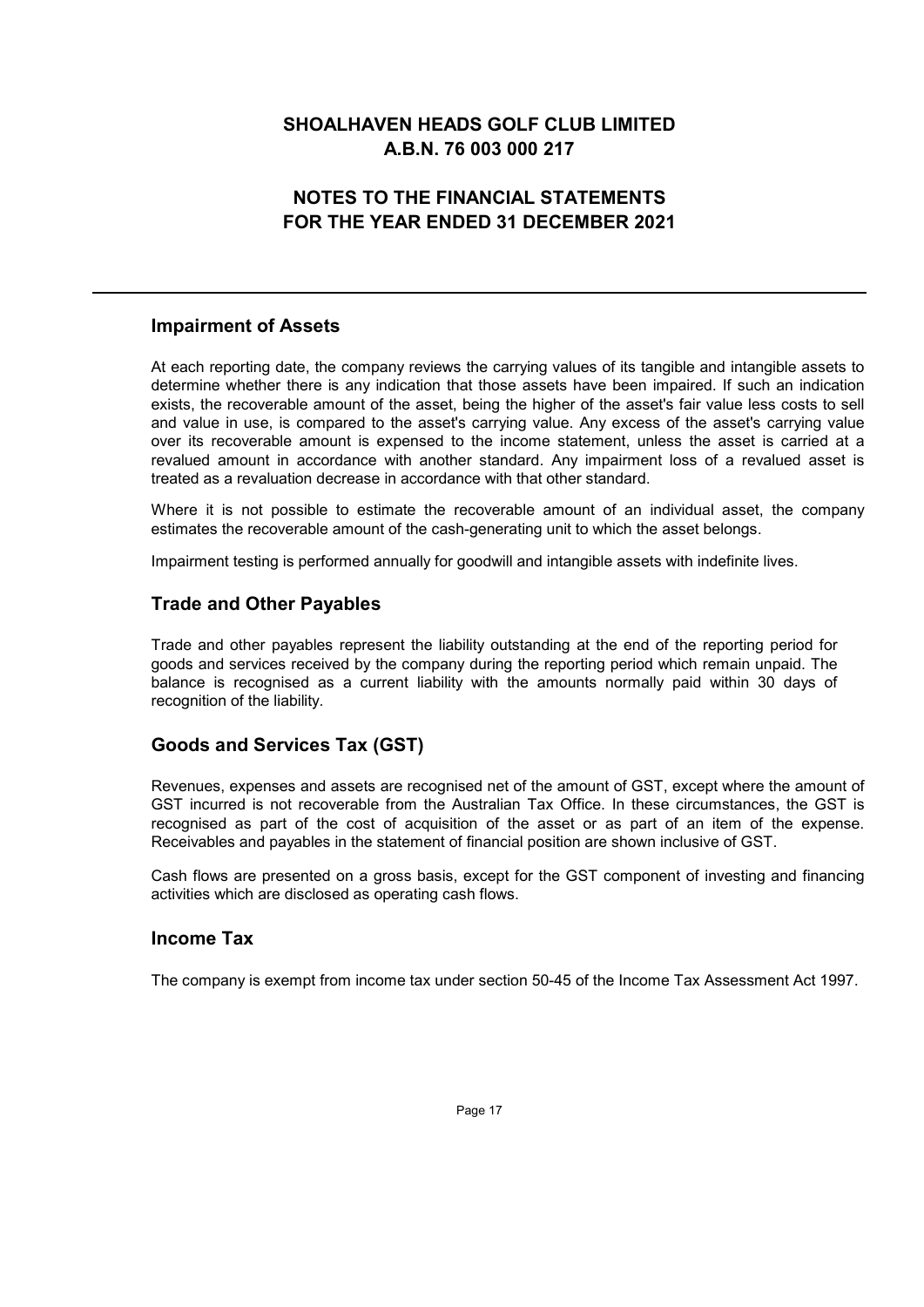# **NOTES TO THE FINANCIAL STATEMENTS** FOR THE YEAR ENDED 31 DECEMBER 2021

## **Employee Benefits**

## Short term employee benefits

Provision is made for the company's obligation for short-term employee benefits. Short-term employee benefits are benefits (other than termination benefits) that are expected to be settled wholly within 12 months after the end of the annual reporting period in which the employees render the related service. including wages and salaries. Short-term employee benefits are measured at the (undiscounted) amounts expected to be paid when the obligation is settled.

The company's obligations for short-term employee benefits such as wages and salaries are recognised as a part of current liabilities in the statement of financial position.

## Other long-term employee benefits

The company classifies employee's long service leave and annual leave entitlements as other long-term employee benefits as they are not expected to be settled wholly within 12 months after the end of the annual reporting period in which the employees render the related service. Provision is made for the company's obligation for other long-term employee benefits, which are measured at the present value of the expected future payments to be made to employees. Expected future payments incorporate anticipated future wage and salary levels, durations of service and employee departures, and are discounted at rates determined by reference to market yields at the end of the reporting period on government bonds that have maturity dates that approximate the terms of the obligations. Upon the remeasurement of obligations for other long-term employee benefits, the net change in the obligation is recognised in profit or loss classified under employee benefits expense.

The company's obligations for long-term employee benefits are presented as non-current liabilities in the statement of financial position, except where the company does not have an unconditional right to defer settlement for at least 12 months after the end of the reporting period, in which case the obligations are presented as current liabilities.

## **Provisions**

Provisions are recognised when the company has a legal or constructive obligation, as a result of past events, for which it is probable that an outflow of economic benefits will result and that outflow can be reliably measured. Provisions recognised represent the best estimate of the amounts required to settle the obligation at the end of the reporting period.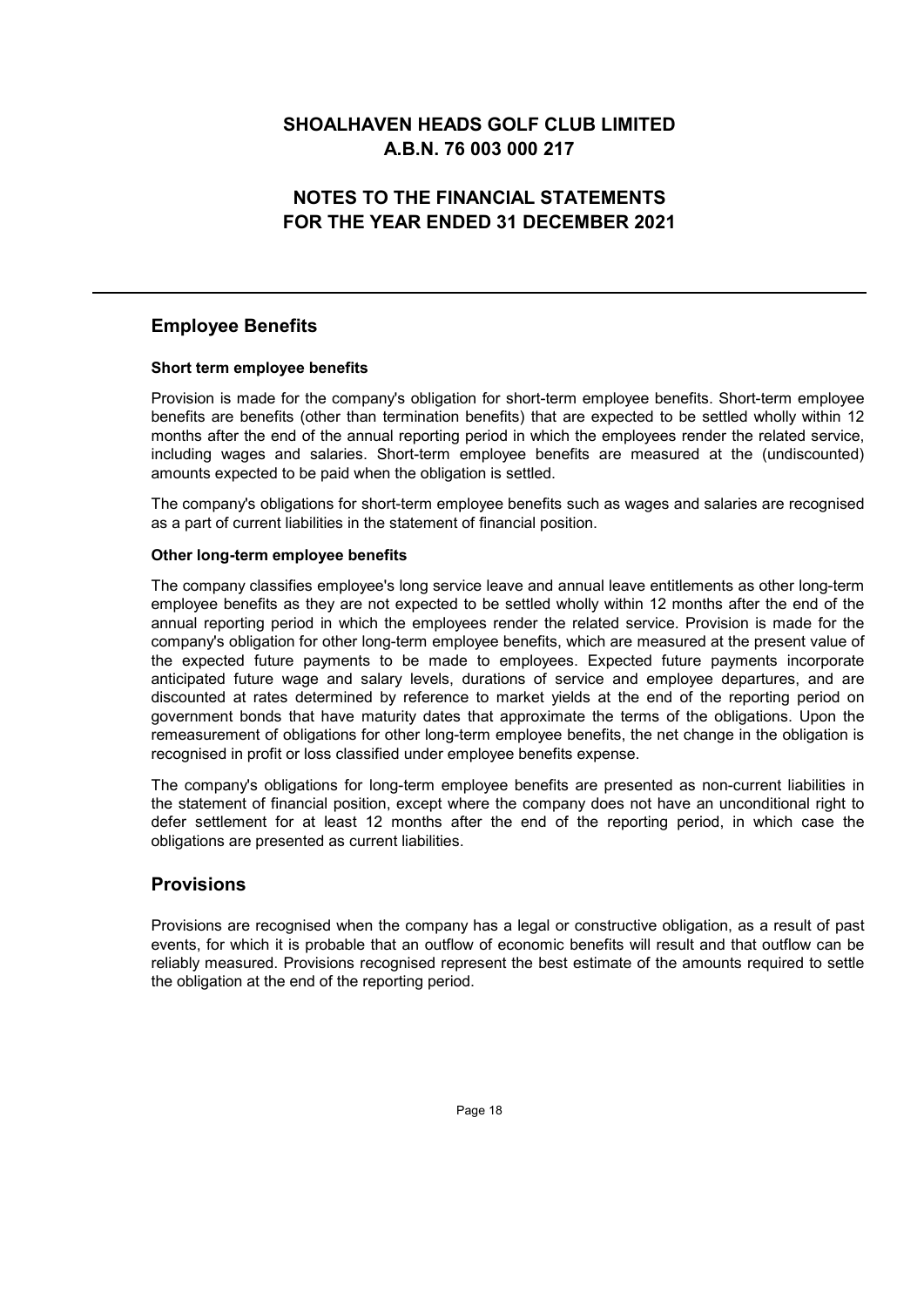# **NOTES TO THE FINANCIAL STATEMENTS** FOR THE YEAR ENDED 31 DECEMBER 2021

## **Borrowing Costs**

Borrowing costs directly attributable to the acquisition, construction or production that necessarily take a substantial period of time to prepare for their intended use or sale, are added to the cost of those assets, until such time as the assets are substantially ready for their intended use or sale.

All other borrowing costs are recognised in the income statement in the period in which they are incurred.

## **Comparative Figures**

When required by Accounting Standards, comparative figures have been adjusted to conform to changes in presentation for the current financial year.

## **Critical Accounting Estimates and Judgements**

The directors evaluate estimates and judgements incorporated into the financial report based on historical knowledge and best available current information.

Estimates assume a reasonable expectation of future events and are based on current trends and economic data, obtained both externally and within the Company.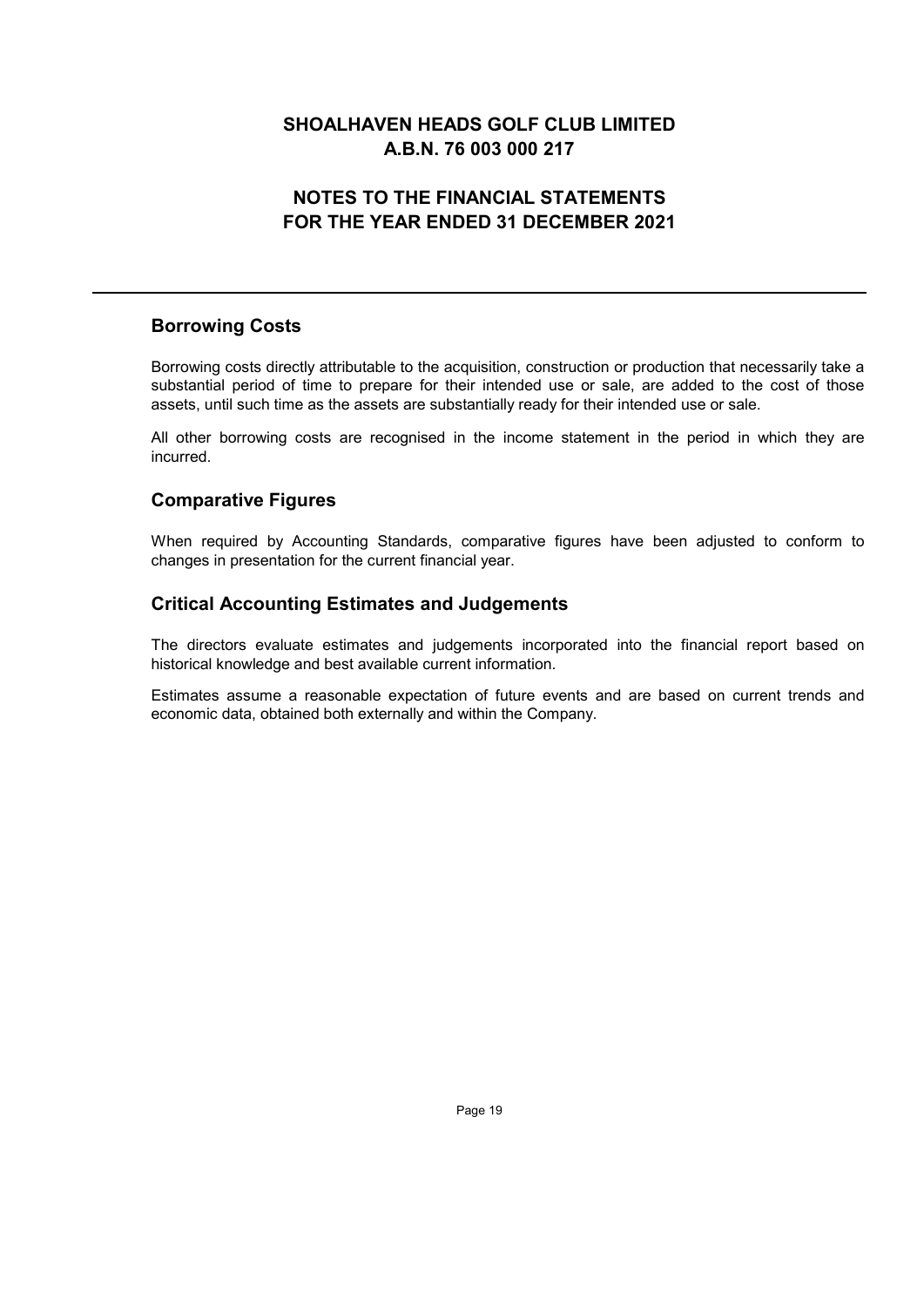# NOTES TO THE FINANCIAL STATEMENTS FOR THE YEAR ENDED 31 DECEMBER 2021

|                                                                                         | 2021                                                          | 2020      |
|-----------------------------------------------------------------------------------------|---------------------------------------------------------------|-----------|
|                                                                                         | \$                                                            | \$        |
| <b>Revenue</b>                                                                          |                                                               |           |
| <b>Revenue</b>                                                                          |                                                               |           |
| Sales Revenue:                                                                          |                                                               |           |
| Advertising, signs and sponsorship                                                      | 37,825                                                        | 43,414    |
| ATO cashflow boost                                                                      |                                                               | 46,894    |
| <b>Competition fees</b>                                                                 | 53,856                                                        | 50,900    |
| Donations                                                                               | 965                                                           | 10,902    |
| Green fees                                                                              | 490,521                                                       | 425,061   |
| Insurance recoveries                                                                    | 3,002                                                         | 21,290    |
| Interest Income                                                                         | 50                                                            | 148       |
| Jobkeeper                                                                               | 22,636                                                        | 78,000    |
|                                                                                         | 4,805                                                         |           |
|                                                                                         | 449,494                                                       | 197,125   |
| Subscriptions and nominations                                                           | 270,307                                                       | 225,955   |
| Sundry income                                                                           | 36,779                                                        | 17,989    |
|                                                                                         | 1,370,240                                                     | 1,117,678 |
| Total revenue and other income                                                          | 1,370,240                                                     | 1,117,678 |
| <b>Profit from Ordinary Activities</b>                                                  |                                                               |           |
| Profit from ordinary activities before income tax expense<br>has been determined after: |                                                               |           |
|                                                                                         |                                                               |           |
| Cost of sales                                                                           | 195,054                                                       | 83,276    |
|                                                                                         | Profit on Sale of Assets<br>Sale of goods<br><b>Expenses:</b> |           |

Depreciation of non-current assets

110,722 92,857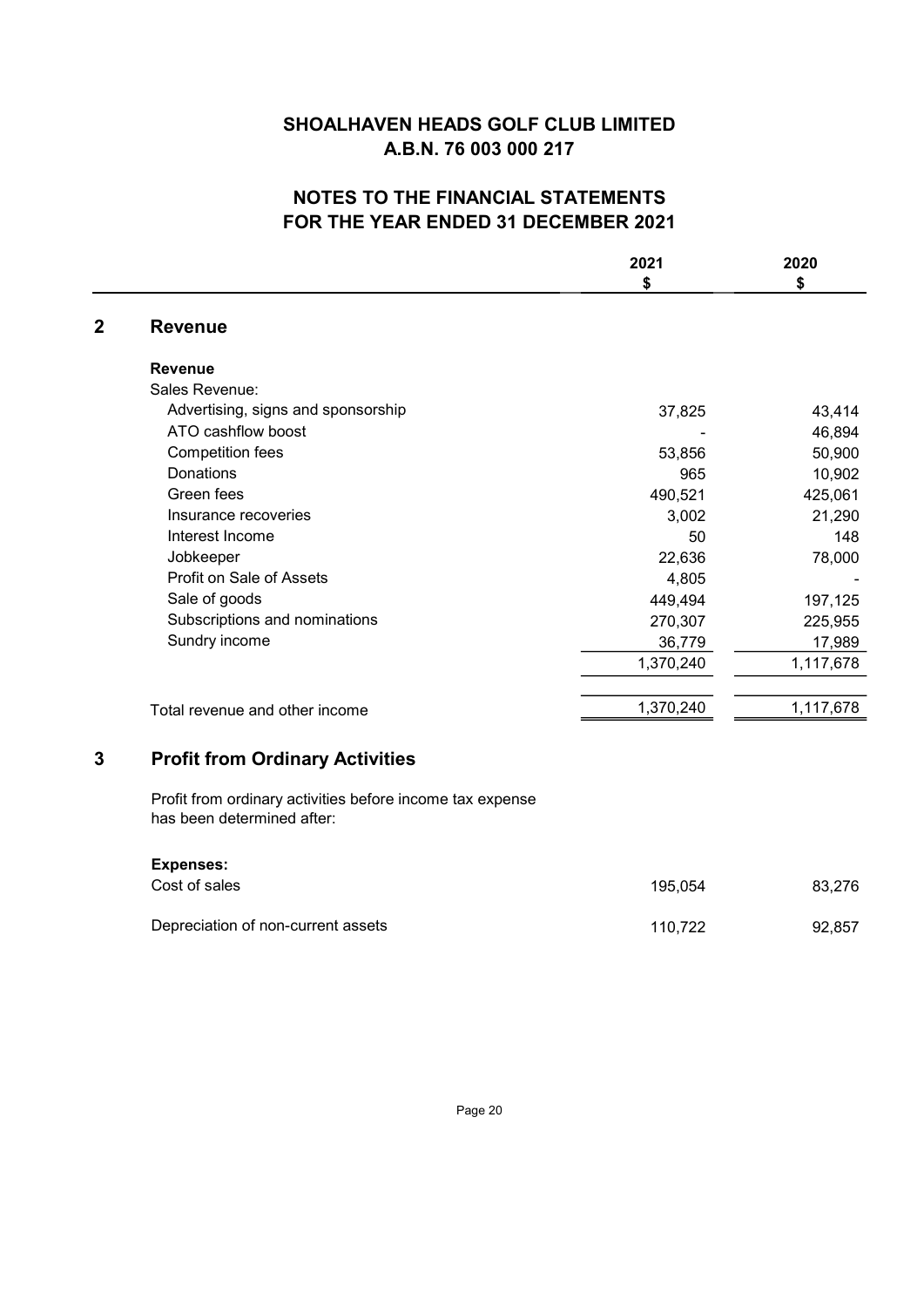# NOTES TO THE FINANCIAL STATEMENTS FOR THE YEAR ENDED 31 DECEMBER 2021

|                |                                                               | 2021<br>\$ | 2020<br>\$ |
|----------------|---------------------------------------------------------------|------------|------------|
| 4              | <b>Cash and Cash Equivalents</b>                              |            |            |
|                | <b>Current</b>                                                |            |            |
|                | Cash on Hand                                                  | 3,262      | 3,262      |
|                | National Australia Bank - Current Account                     | 81,935     | 106,082    |
|                | National Australia Bank Maximizer                             | 520,249    | 325,199    |
|                |                                                               | 605,446    | 434,543    |
|                | <b>Reconciliation of cash</b>                                 |            |            |
|                | Cash at the end of the financial year as shown in the         |            |            |
|                | statement of cash flows is reconciled to the related items in |            |            |
|                | the balance sheet as follows:                                 |            |            |
|                | Cash and cash equivalents                                     | 605,446    | 434,543    |
|                |                                                               | 605,446    | 434,543    |
| 5              | <b>Trade and Other Receivables</b>                            |            |            |
|                | <b>Current</b>                                                |            |            |
|                | <b>Trade Debtors</b>                                          | 7,186      | 12,995     |
| 6              | <b>Inventories</b>                                            |            |            |
|                | <b>Current</b>                                                |            |            |
|                | Stock on Hand - Other                                         | 11,739     | 17,956     |
|                | Stock on Hand - Bar                                           | 17,914     | 15,150     |
|                |                                                               | 29,653     | 33,106     |
| $\overline{7}$ | <b>Other Current Assets</b>                                   |            |            |
|                | <b>Current</b>                                                |            |            |
|                | Prepayments                                                   | 13,262     | 10,551     |
|                |                                                               |            |            |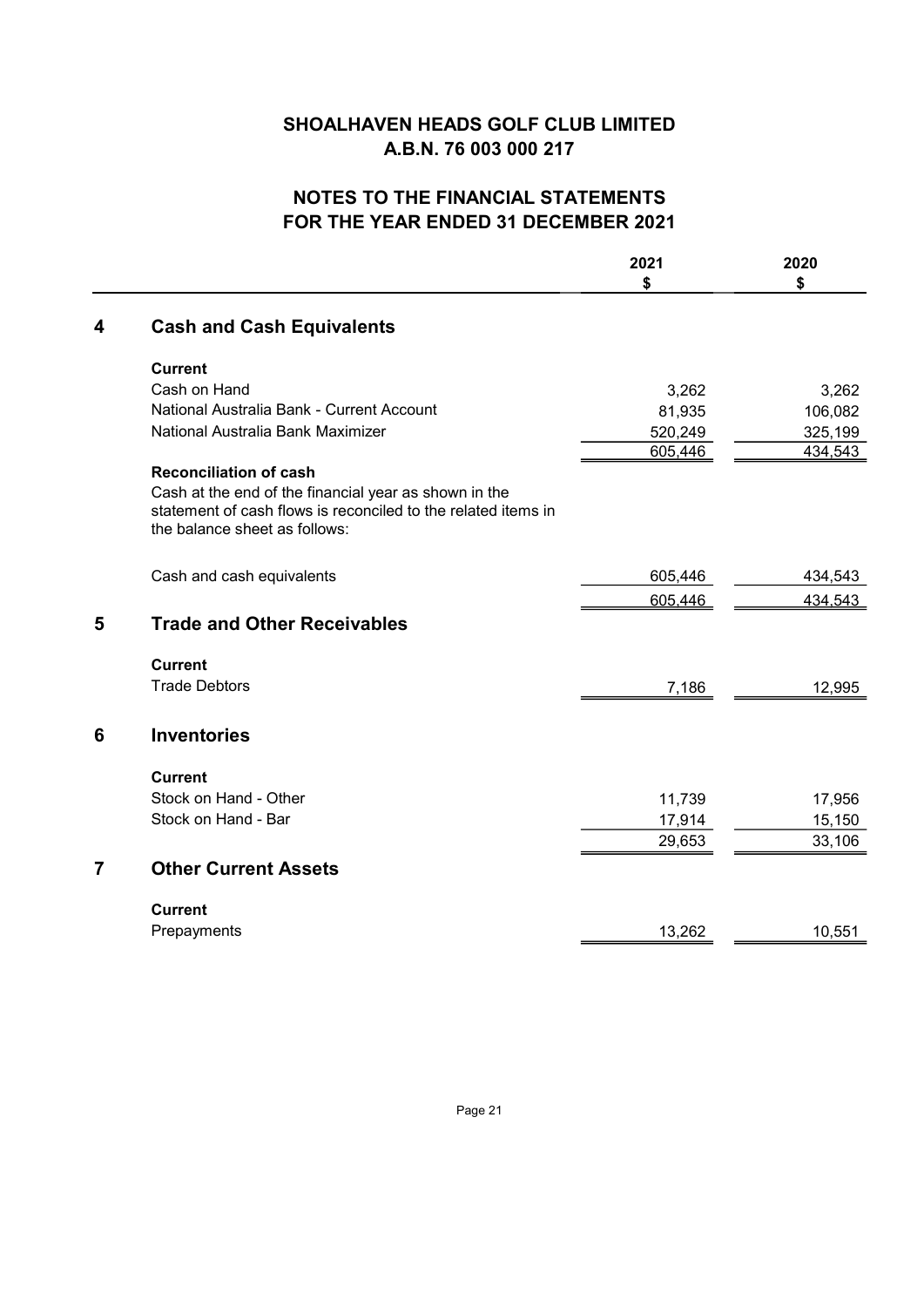# **NOTES TO THE FINANCIAL STATEMENTS FOR THE YEAR ENDED 31 DECEMBER 2021**

|   |                                            | 2021<br>\$ | 2020<br>\$ |
|---|--------------------------------------------|------------|------------|
| 8 | <b>Property, Plant and Equipment</b>       |            |            |
|   | <b>Land and Buildings</b>                  |            |            |
|   | <b>Building at Cost</b>                    | 501,743    | 438,664    |
|   | Less: Accumulated Depreciation             | (196, 885) | (177, 766) |
|   |                                            | 304,858    | 260,898    |
|   | Course Improvements at Cost                | 1,150,474  | 1,150,474  |
|   | Less: Accumulated Depreciation             | (411,900)  | (384, 941) |
|   |                                            | 738,574    | 765,533    |
|   | <b>Total Land and Buildings</b>            | 1,043,432  | 1,026,431  |
|   | <b>Plant and Equipment</b>                 |            |            |
|   | Plant & Equipment at Cost                  | 332,551    | 331,683    |
|   | Less: Accumulated Depreciation             | (252, 891) | (244, 793) |
|   |                                            | 79,660     | 86,890     |
|   | <b>Motor Vehicles</b>                      | 22,797     | 22,797     |
|   | Less: Accumulated Depreciation             | (8, 153)   | (5,828)    |
|   |                                            | 14,644     | 16,969     |
|   | Kitchen Equipment at Cost                  | 29,069     | 20,845     |
|   | Less: Accumulated Depreciation             | (13, 799)  | (11,002)   |
|   |                                            | 15,270     | 9,843      |
|   | Furniture & Fittings, at Cost              | 14,473     | 14,473     |
|   | Less: Accumulated Depreciation             | (11, 247)  | (10, 506)  |
|   |                                            | 3,226      | 3,967      |
|   | Course Equipment, at Cost                  | 707,937    | 521,994    |
|   | Less: Accumulated Depreciation             | (391, 144) | (362, 166) |
|   |                                            | 316,793    | 159,828    |
|   | <b>Total Plant and Equipment</b>           | 429,593    | 277,497    |
|   | <b>Total Property, Plant and Equipment</b> | 1,473,025  | 1,303,928  |
|   |                                            |            |            |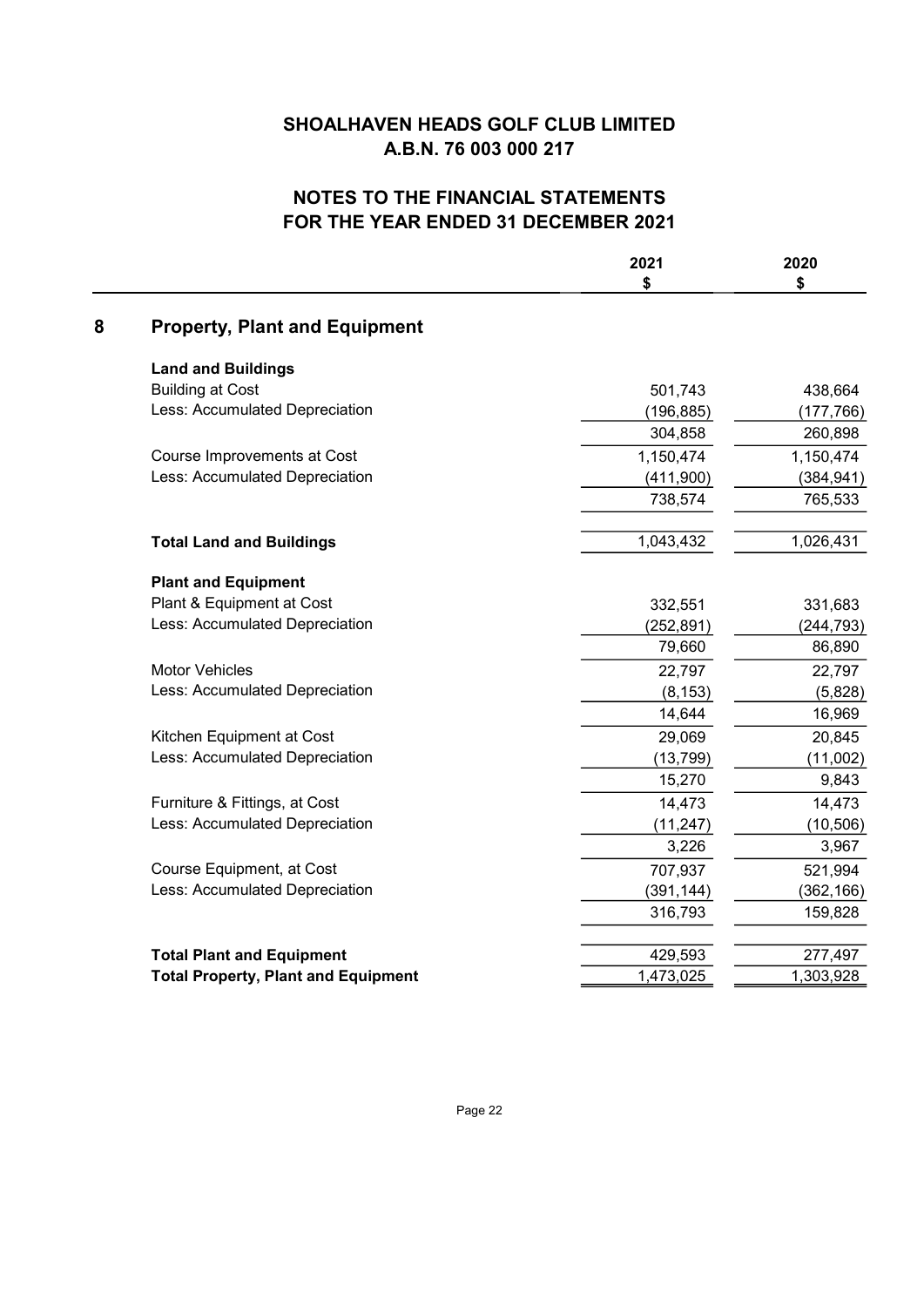## **NOTES TO THE FINANCIAL STATEMENTS** FOR THE YEAR ENDED 31 DECEMBER 2021

| 0.004<br>LVL I | $- - -$ |
|----------------|---------|
|                | - 11    |
|                |         |

All of the land and buildings leased by the club are located at Staples Street Shoalhaven Heads and are considered 'Core Property' (as defined in the Registered Club Act 1976).

## **Movements in Carrying Amounts**

Movements in carrying amount for each class of property, plant and equipment between the beginning and the end of the financial year:

|                               | Carrying<br>Value |                  |                  |                          | Carrying<br>Value |
|-------------------------------|-------------------|------------------|------------------|--------------------------|-------------------|
|                               | 1 Jan 2021        | <b>Additions</b> | <b>Disposals</b> | Depreciation 31 Dec 2021 |                   |
| <b>Building at Cost</b>       | 260,898           | 63.079           |                  | (19,119)                 | 304,858           |
| Course Improvements at        |                   |                  |                  |                          |                   |
| Cost                          | 765.533           |                  |                  | (26,959)                 | 738,574           |
| Plant and Equipment           | 86,890            | 2.727            | (1, 154)         | (8,803)                  | 79,660            |
| Kitchen Equipment             | 9,843             | 8,224            |                  | (2,797)                  | 15,270            |
| <b>Furniture and Fittings</b> | 3.967             |                  |                  | (741)                    | 3,226             |
| <b>Course Equipment</b>       | 159,828           | 206.943          |                  | (49,978)                 | 316,793           |
| <b>Motor Vehicles</b>         | 16,969            |                  |                  | (2,325)                  | 14,644            |
|                               | 1.303.928         | 280.973          | (1.154)          | (110.722`                | 1.473.025         |

#### $9$ **Trade and Other Payables**

| Current                  |         |        |
|--------------------------|---------|--------|
| Trade & Sundry Creditors | 138.518 | 92.053 |
| <b>Voluntary Workers</b> | 6.218   | 3.881  |
| <b>GST Liability</b>     | 13.092  | 1.555  |
|                          | 157.828 | 97.489 |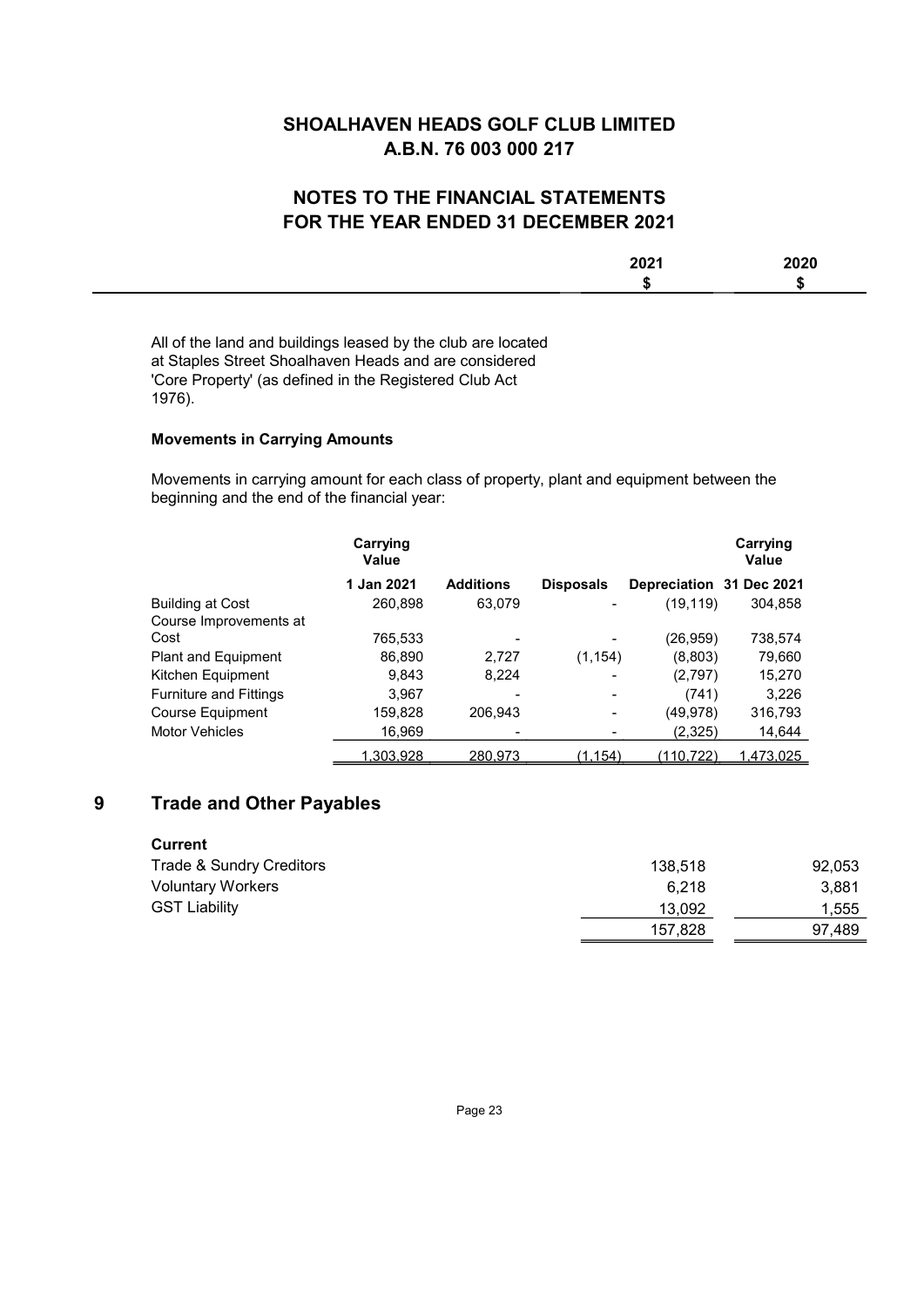# **NOTES TO THE FINANCIAL STATEMENTS** FOR THE YEAR ENDED 31 DECEMBER 2021

|    |                                             | 2021<br>\$ | 2020<br>\$ |
|----|---------------------------------------------|------------|------------|
| 10 | <b>Borrowings</b>                           |            |            |
|    | <b>Current</b>                              |            |            |
|    | <b>Hire Purchase Liability</b>              | 74,756     | 30,833     |
|    | Less: Unexpired Interest                    | (3, 873)   | (2,987)    |
|    |                                             | 70,883     | 27,846     |
|    | <b>Non-Current</b>                          |            |            |
|    | Hire Purchase Liability                     | 144,799    | 48,789     |
|    | <b>Less Unexpired Interest</b>              | (4,902)    | (2,669)    |
|    |                                             | 139,897    | 46,120     |
| 11 | <b>Provisions</b>                           |            |            |
|    | <b>Current</b>                              |            |            |
|    | Provision for Holiday Pay                   | 54,089     | 32,921     |
|    | <b>Non-Current</b>                          |            |            |
|    | Provision for Long Service Leave            | 5,728      |            |
|    |                                             |            |            |
|    | <b>Aggregate Employee Benefit Liability</b> | 59,817     | 32,921     |
| 12 | <b>Other Liabilities</b>                    |            |            |
|    | <b>Current</b>                              |            |            |
|    | Subscriptions in Advance                    | 89,048     | 81,870     |

#### **Related Party Transactions**  $13$

Transactions between related parties are on normal commercial terms and conditions. These terms and conditions are no more favourable than those available to other parties unless otherwise stated.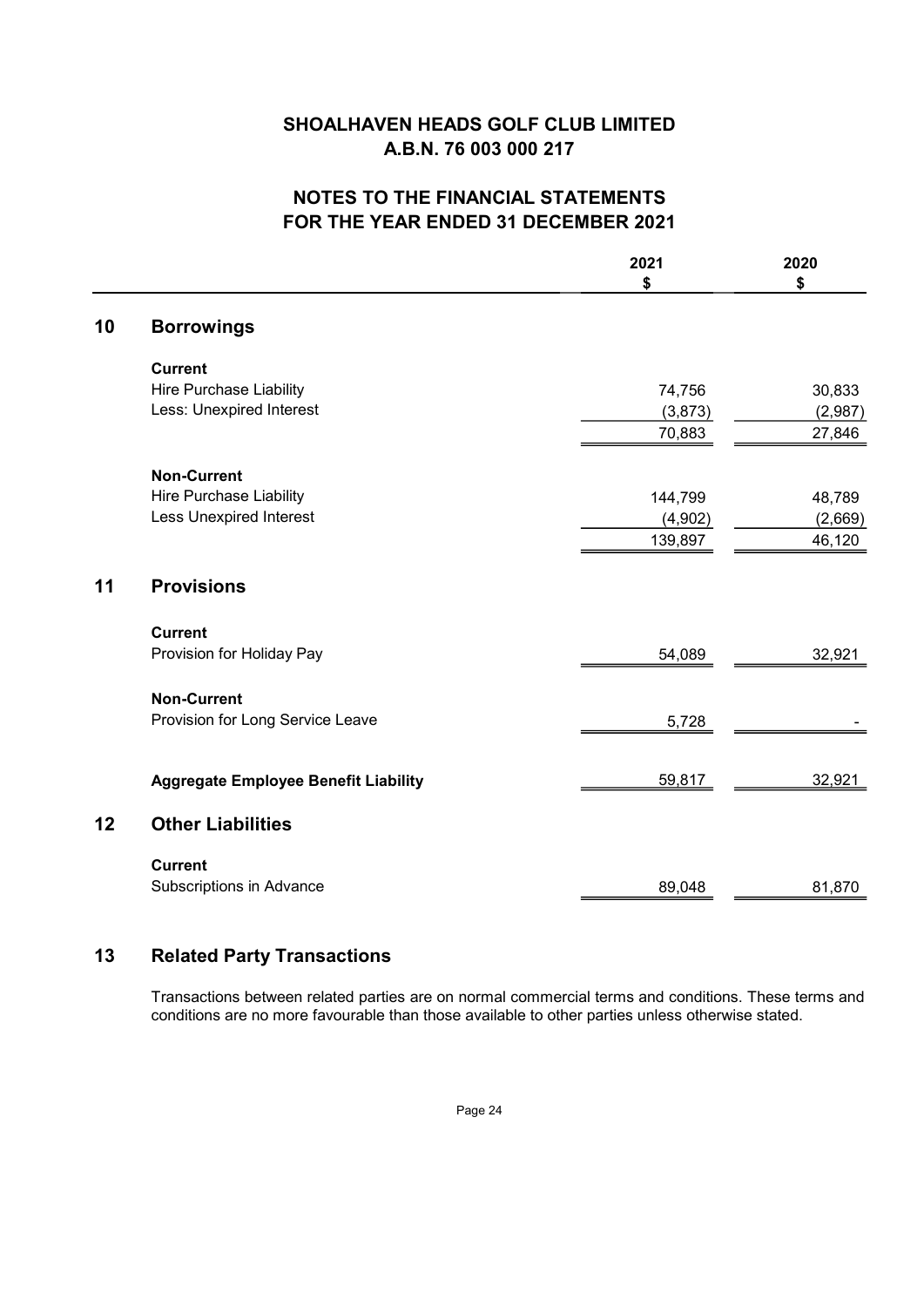# NOTES TO THE FINANCIAL STATEMENTS FOR THE YEAR ENDED 31 DECEMBER 2021

|    |                                                                                                                                                                                                    | 2021<br>\$ | 2020<br>\$ |
|----|----------------------------------------------------------------------------------------------------------------------------------------------------------------------------------------------------|------------|------------|
| 14 | <b>Financial Risk Management</b>                                                                                                                                                                   |            |            |
|    | The company's financial instruments consist mainly of<br>deposits with banks, accounts receivable and payable, and<br>leases.                                                                      |            |            |
|    | The carrying amounts for each category of financial<br>instruments, measured in accordance with AASB 9 as<br>detailed in the accounting policies to these financial<br>statements, are as follows: |            |            |
|    | <b>Financial Assets</b>                                                                                                                                                                            |            |            |
|    | Financial assets at amortised cost:                                                                                                                                                                |            |            |
|    | - Cash and cash equivalents                                                                                                                                                                        | 605,446    | 434,543    |
|    | - Trade and other receivables                                                                                                                                                                      | 7,186      | 12,995     |
|    | <b>Total Financial Assets</b>                                                                                                                                                                      | 612,632    | 447,538    |
|    | <b>Financial Liabilities</b>                                                                                                                                                                       |            |            |
|    | Financial Liabilities at amortised cost                                                                                                                                                            |            |            |
|    | - Trade and other payables                                                                                                                                                                         | 86,457     | 45,216     |
|    | - Borrowings                                                                                                                                                                                       | 210,780    | 73,966     |
|    | <b>Total Financial Liabilities</b>                                                                                                                                                                 | 297.237    | 119,182    |
|    |                                                                                                                                                                                                    |            |            |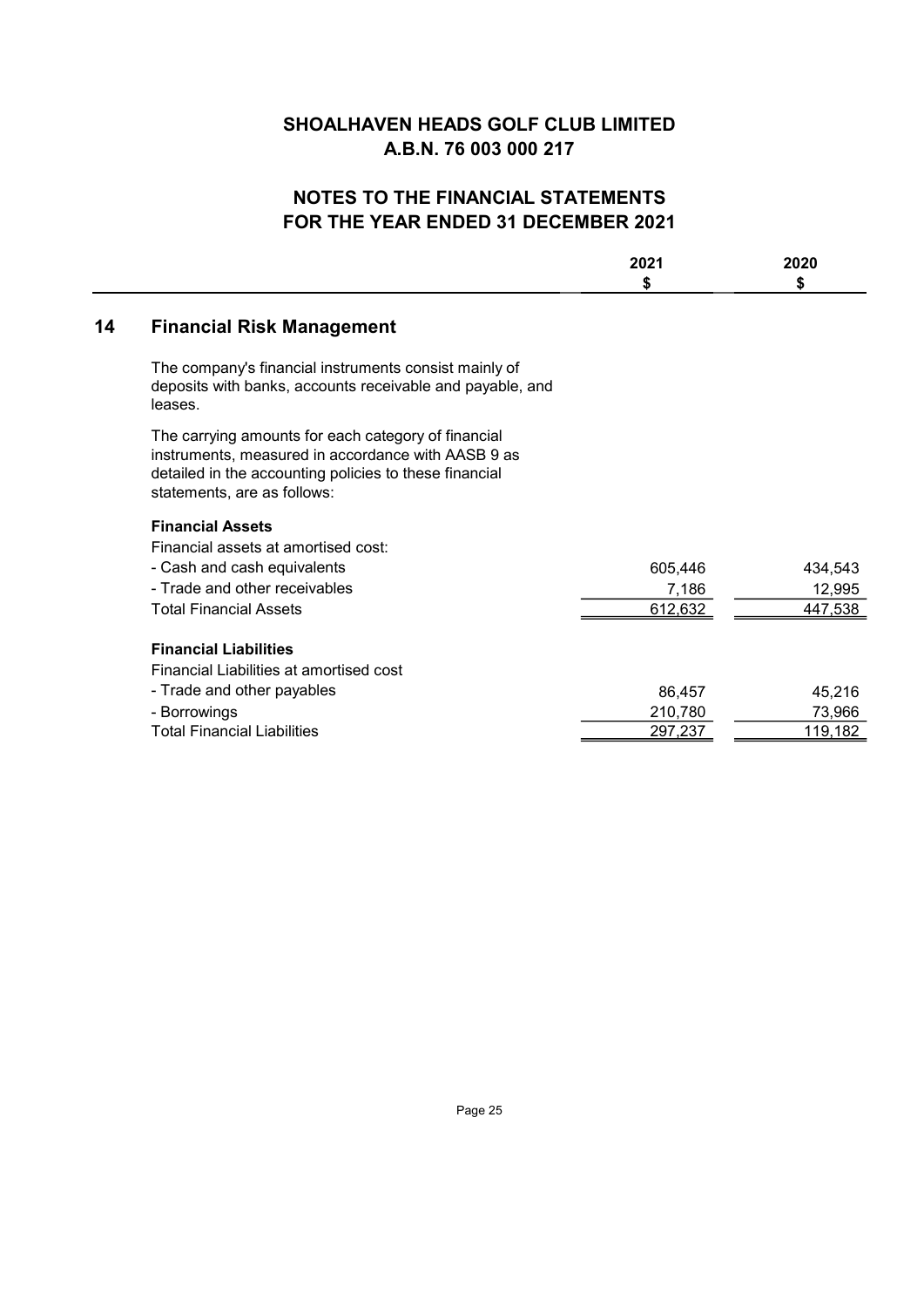## **DIRECTORS' DECLARATION**

The directors of the company declare that:

- $1.$ The financial statements and notes are in accordance with the Corporations Act 2001 and:
	- $(a)$ comply with Australian Accounting Standards.
	- $(b)$ give a true and fair view of the financial position of the company as at 31 December 2021 and of its performance for the year ended on that date.
- $2.$ In the directors' opinion there are reasonable grounds to believe that the company will be able to pay its debts as and when they become due and payable.

This declaration is made in accordance with a resolution of the board of directors.

Director:

**Robert Russell** 

Director:

Marilyn Schott

Dated 6 April 2022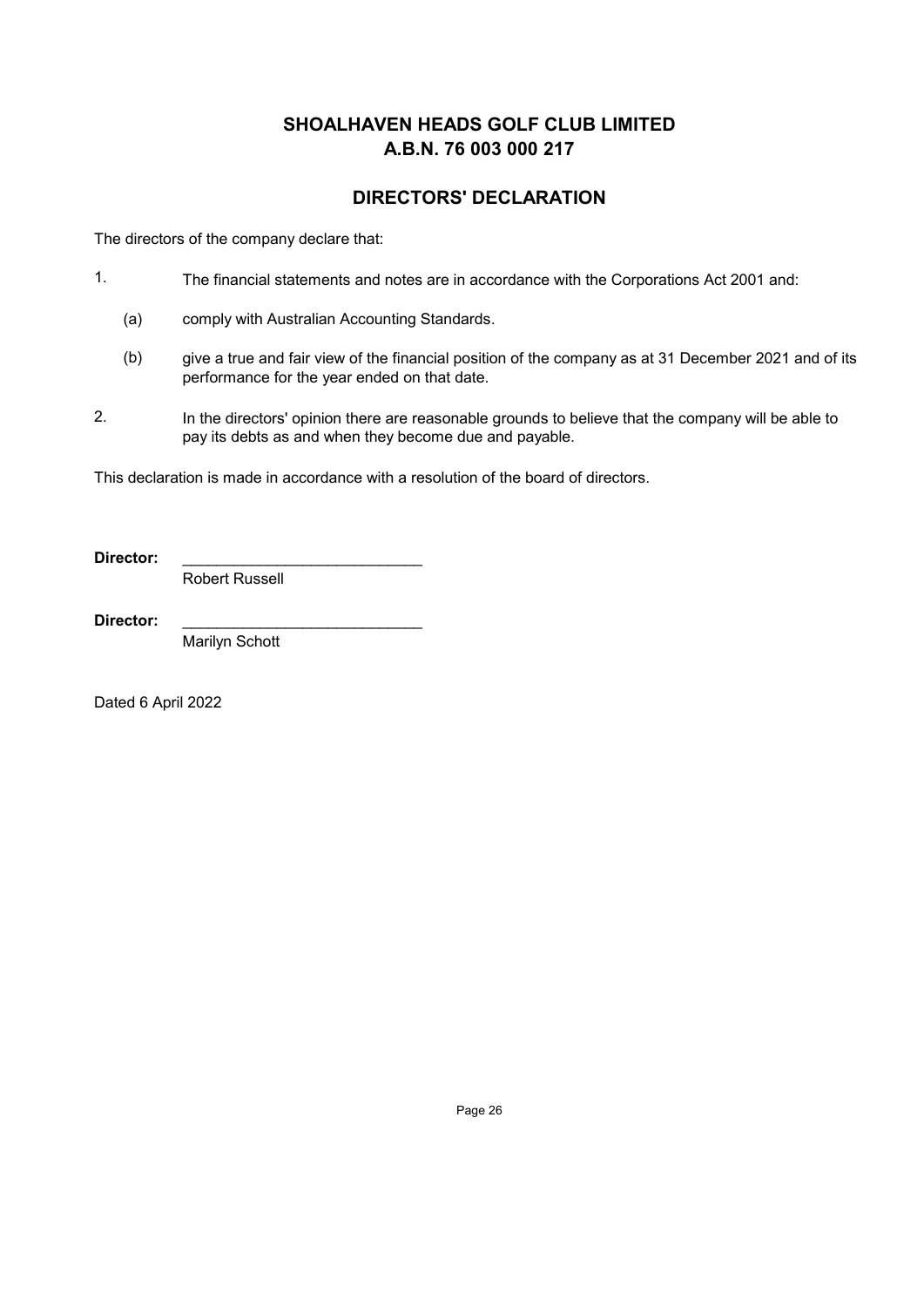## **DISCLAIMER ON ADDITIONAL FINANCIAL INFORMATION**

The additional information on the following pages is in accordance with the books and records of Shoalhaven Heads Golf Club Limited which have been subjected to the auditing procedures applied in the audit of the company for the year ended 31 December 2021. It will be appreciated that the audit did not cover all details of the additional financial information. Accordingly, we do not express an opinion on such financial information and no warranty of accuracy or reliability is given.

In accordance with our firm policy, we advise that neither the firm nor any member or employee of the firm undertakes responsibility arising in any way whatsoever to any person (other than the company) in respect of such information, including any errors or omissions therein, arising through negligence or otherwise however caused.

#### **Booth Partners**

David Murphy, CA 52 Osborne Street, Nowra NSW 2541 Dated 6 April 2022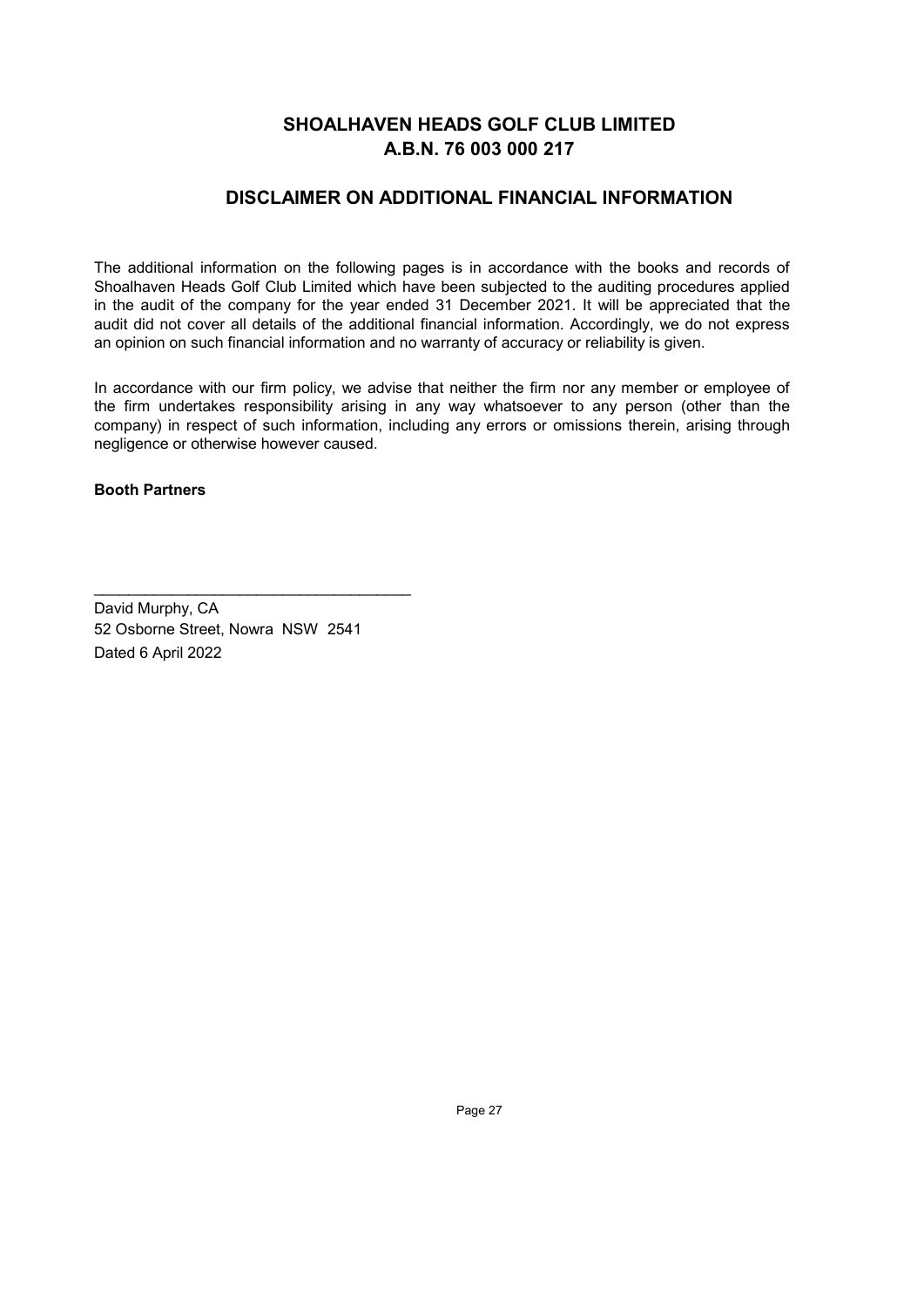# **SUPPLEMENTARY INFORMATION DEPARTMENTAL PROFIT AND LOSS STATEMENT FOR THE YEAR ENDED 31 DECEMBER 2021**

|                                  | <b>Note</b> | 2021<br>S | 2020<br>S |
|----------------------------------|-------------|-----------|-----------|
| <b>Bar and Catering Trading</b>  |             |           |           |
| <b>Refreshment Sales</b>         |             | 449,494   | 197,125   |
|                                  |             | 449,494   | 197,125   |
| <b>LESS: COST OF GOODS SOLD</b>  |             |           |           |
| <b>Opening Stock</b>             |             | 15,150    | 10,361    |
| <b>Closing Stock</b>             |             | (17, 914) | (15, 150) |
| Purchases                        |             | 197,818   | 88,065    |
|                                  |             | 195,054   | 83,276    |
| <b>GROSS PROFIT FROM TRADING</b> |             | 254,440   | 113,849   |
|                                  |             |           |           |

The accompanying notes form part of these financial statements. Page 28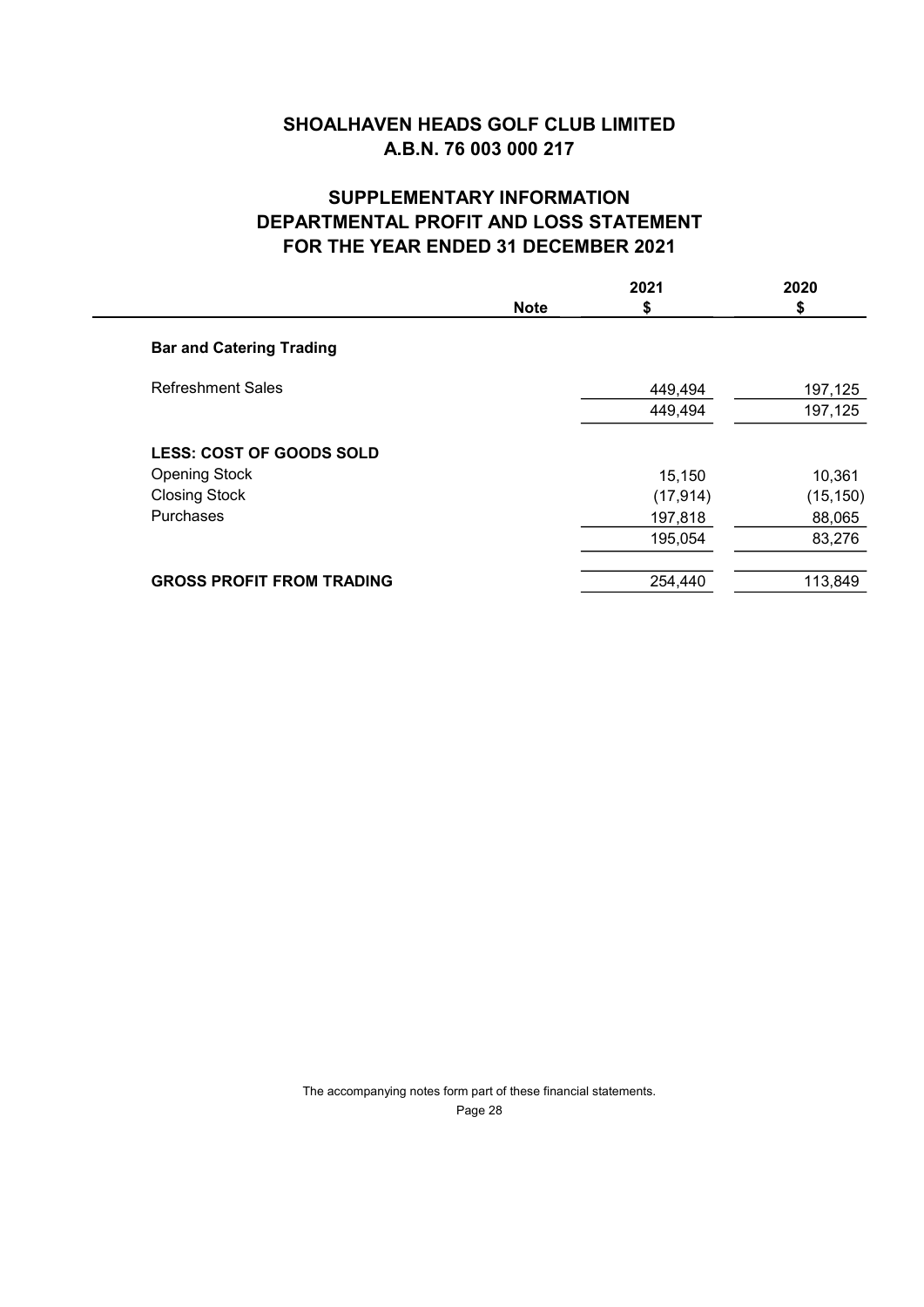# **SUPPLEMENTARY INFORMATION** PROFIT AND LOSS STATEMENT FOR THE YEAR ENDED 31 DECEMBER 2021

|                                        |    | 2021      | 2020      |
|----------------------------------------|----|-----------|-----------|
|                                        |    | \$        | \$        |
| <b>INCOME</b>                          |    |           |           |
| <b>Bar and Catering Trading</b>        |    | 254,440   | 113,849   |
| Advertising, Signs and Sponsorship     |    | 37,825    | 43,414    |
| Apprenticeship Subsidy                 |    | 27,902    | 7,000     |
| <b>ATO Cashflow Boost</b>              |    |           | 46,894    |
| <b>Competition Fees</b>                |    | 53,856    | 50,900    |
| Donations                              |    | 965       | 10,902    |
| Fundraising                            |    | 4,684     | 325       |
| <b>Green Fees</b>                      |    | 490,521   | 425,061   |
| <b>Insurance Recoveries</b>            |    | 3,002     | 21,290    |
| Interest Income                        |    | 50        | 148       |
| Jobkeeper                              |    | 22,636    | 78,000    |
| Profit on Sale of Non-Current Assets   |    | 4,805     |           |
| <b>Subscriptions &amp; Nominations</b> |    | 270,307   | 225,955   |
| Sundry Income                          | 15 | 4,193     | 10,664    |
|                                        |    | 1,175,186 | 1,034,402 |
| <b>LESS: EXPENDITURE</b>               |    |           |           |
| Accounting & Bookkeeping               |    | 8,480     | 22,215    |
| Advertising                            |    | 3,996     | 2,695     |
| <b>Affiliation Fees</b>                |    | 22,497    | 21,051    |
| <b>Audit Fees</b>                      |    | 7,750     | 7,500     |
| <b>Bank Charges</b>                    |    | 17,992    | 14,694    |
| Cleaning                               |    | 6,585     | 6,389     |
| <b>Commission Paid</b>                 |    | 99,241    | 88,301    |
| Depreciation                           |    | 110,722   | 92,857    |
| Electricity & Gas                      |    | 30,181    | 22,663    |
| Fuel & Oil                             |    | 14.993    | 14.001    |

The accompanying notes form part of these financial statements.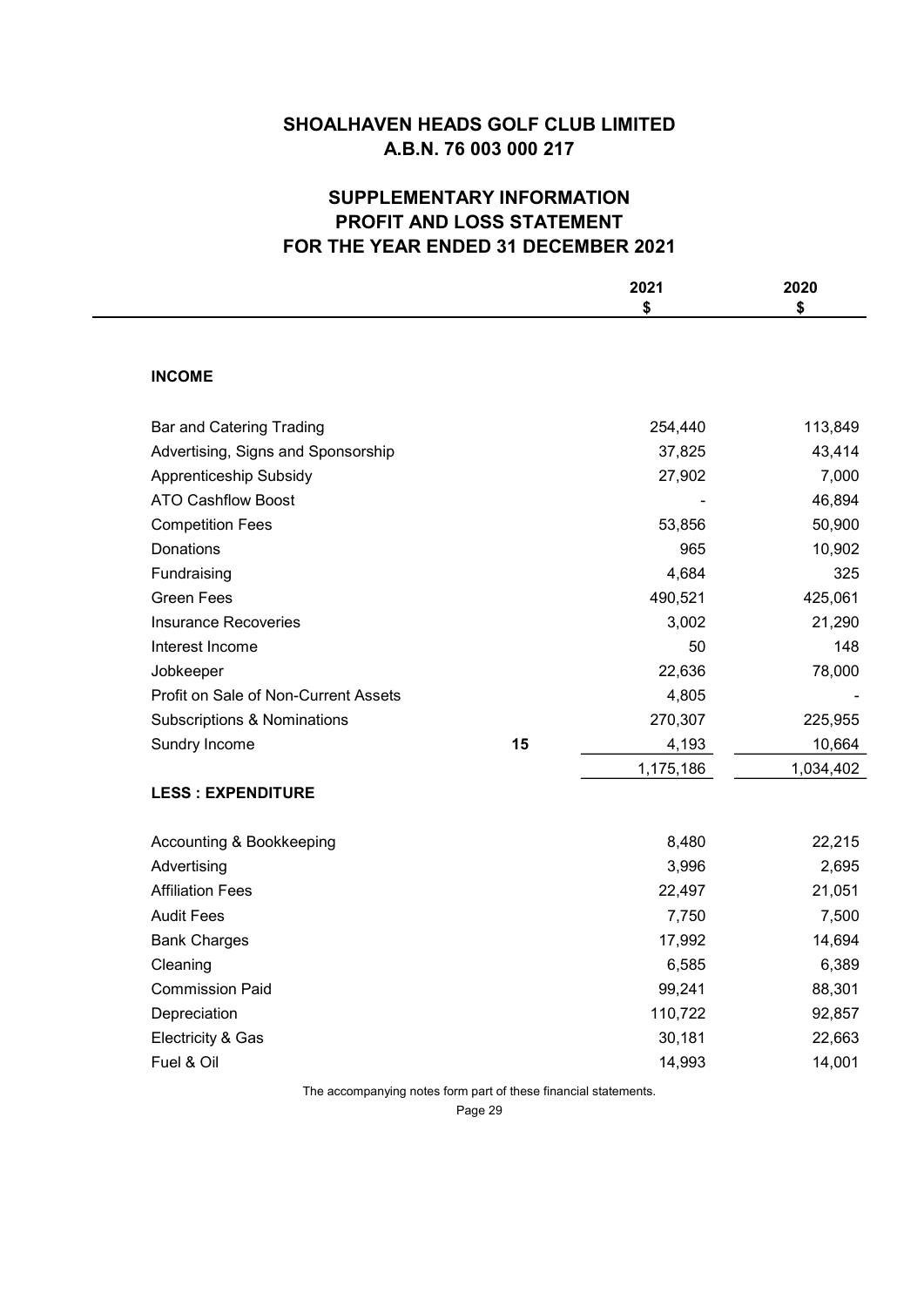# **SUPPLEMENTARY INFORMATION** PROFIT AND LOSS STATEMENT FOR THE YEAR ENDED 31 DECEMBER 2021

|                                     | 2021<br>\$ | 2020<br>\$ |
|-------------------------------------|------------|------------|
|                                     |            |            |
| Hire of Plant & Equipment           |            | 1,159      |
| <b>Holiday Pay Provision</b>        | 21,168     | (3, 342)   |
| Insurance                           | 47,695     | 45,848     |
| <b>Interest Paid</b>                | 3,539      | 3,113      |
| Leasing Charges                     | 270        | 1,755      |
| <b>Licensing Fees</b>               | 3,173      | 2,122      |
| Long Service Leave Expense          | 5,728      |            |
| <b>Members Expenses</b>             | 7,392      | 2,914      |
| Postage                             | 201        | 122        |
| <b>Printing &amp; Stationery</b>    | 9,081      | 7,983      |
| Prizes - Golf Balls & Trophies      | 54,616     | 38,442     |
| Rates & Taxes                       | 4,396      | 2,013      |
| Rent                                | 31,997     | 32,091     |
| Repairs & Maintenance               | 163,166    | 106,867    |
| <b>Security Costs</b>               | 1,899      | 2,953      |
| <b>Staff Training &amp; Welfare</b> | 1,000      | 1,282      |
| Subscriptions                       | 581        | 6,818      |
| <b>Superannuation Contributions</b> | 32,026     | 23,295     |
| Telephone                           | 6,574      | 7,786      |
| <b>Tool Replacement</b>             |            | 1,117      |
| <b>Unders and Overs</b>             | (16)       | (315)      |
| <b>Uniforms</b>                     | 3,856      | 728        |
| Volunteers                          | 2,577      | 231        |
| Wages                               | 341,787    | 249,073    |
| Waste Disposal                      | 6,444      | 4,224      |
| Water                               | 1,377      | 1,418      |
|                                     | 1,072,964  | 832,063    |
| <b>OPERATING PROFIT</b>             | 102,222    | 202,339    |

The accompanying notes form part of these financial statements.